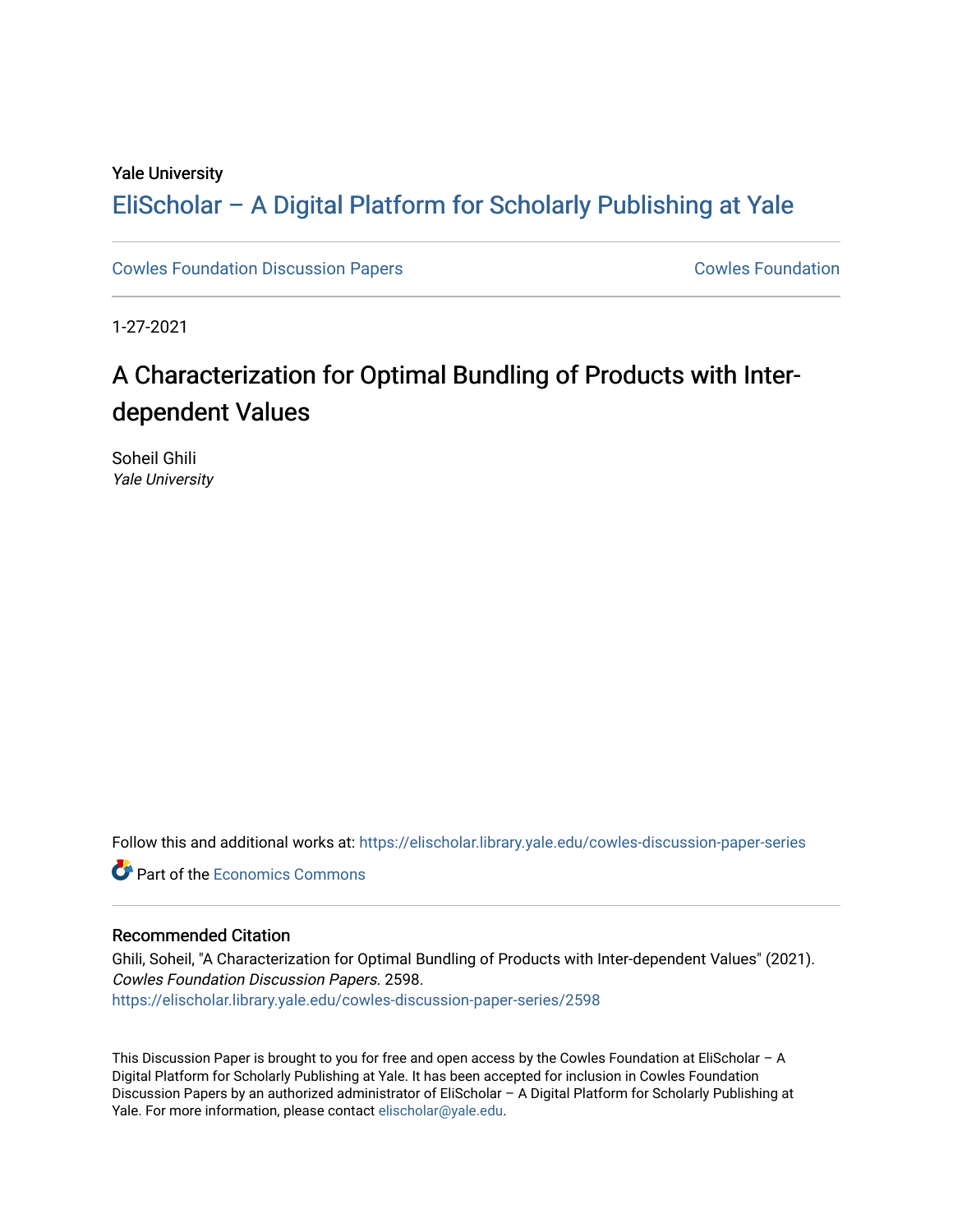#### A CHARACTERIZATION FOR OPTIMAL BUNDLING OF PRODUCTS WITH INTER-DEPENDENT VALUES

By

Soheil Ghili

February 2021

### COWLES FOUNDATION DISCUSSION PAPER NO. 2273



COWLES FOUNDATION FOR RESEARCH IN ECONOMICS YALE UNIVERSITY Box 208281 New Haven, Connecticut 06520-8281

<http://cowles.yale.edu>/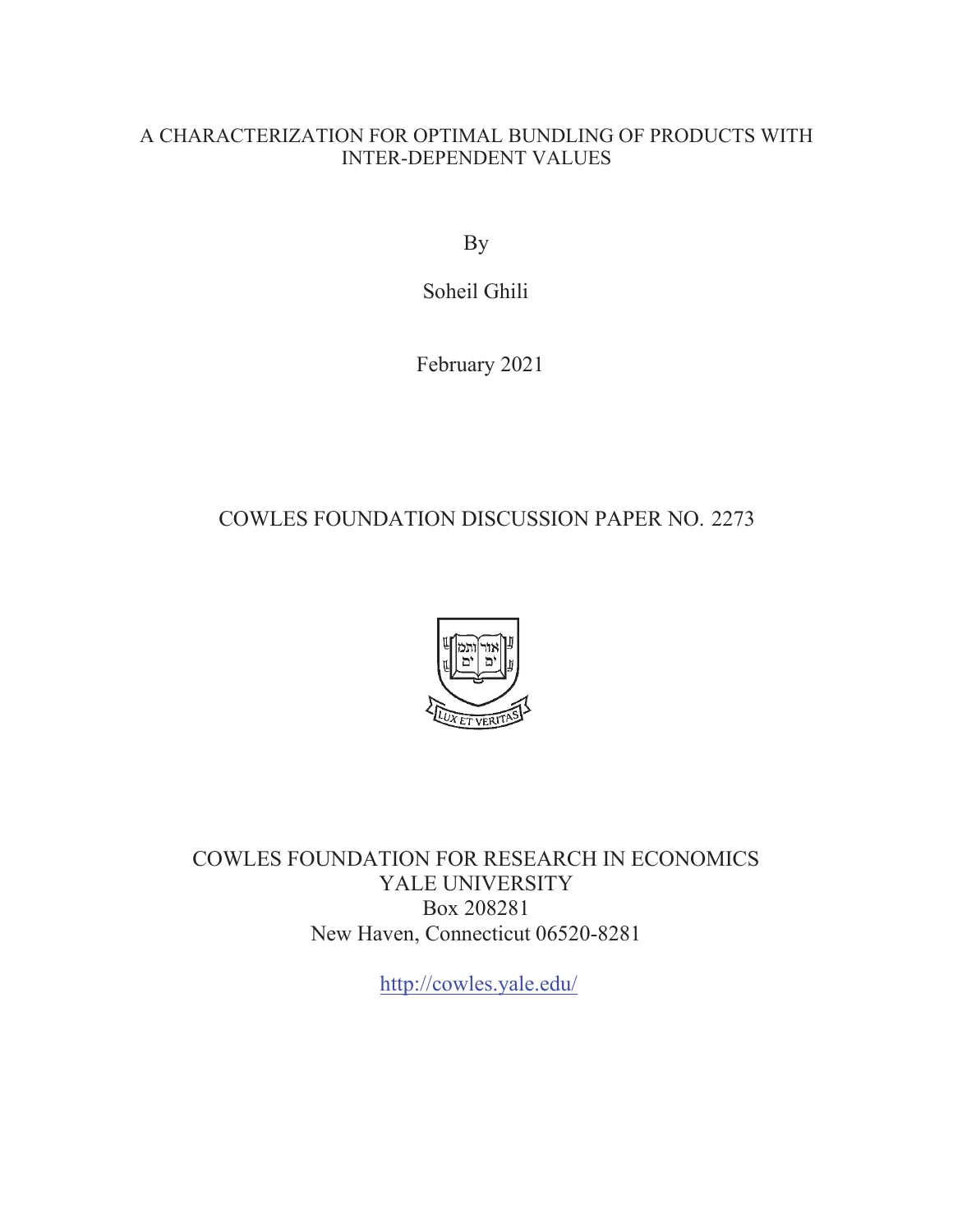# A Characterization for Optimal Bundling of Products with Inter-dependent Values

Soheil Ghili<sup>∗</sup>

Yale University

February 26, 2021

#### Abstract

This paper studies optimal bundling of products with inter-dependent values. I show that, under some conditions, a firm optimally chooses to sell only the full bundle of a given set of products if and only if the optimal sales volume of the full bundle is larger than the optimal sales volume for any smaller bundle. I then provide an interpretation of this characterization based on (i) the magnitude of the variation across consumers in how complementary they find different products, and (ii) how this variation correlates with price sensitivity.

### 1 Introduction

This paper has two objectives. First, I characterize necessary and sufficient conditions for when pure bundling of a finite number of products with inter-dependent values is optimal for a monopolist. Second I provide an interpretation of this characterization and examine the relevance and usefulness of that interpretation using simulation.

The literature on theoretical analysis of optimal bundling decisions is large and growing. To my knowledge, however, there has not been a full characterization of when it is optimal to bundle. This paper provides such characterization for "pure" bundling (i.e., the act of selling only the package of all available products together as one bundle). Under some assumptions, most notably weak complementarity across products and a form of vertical differentiation

<sup>∗</sup>E-mail: soheil.ghili@yale.edu. Click [here](https://sites.google.com/d/15EgEigNDlM3jOW0yqHBpZE0MHdjZeVGf/p/1F-C3Vr4w1OgoxdNeHXt40LgqE77XaxDP/edit) for the most current version.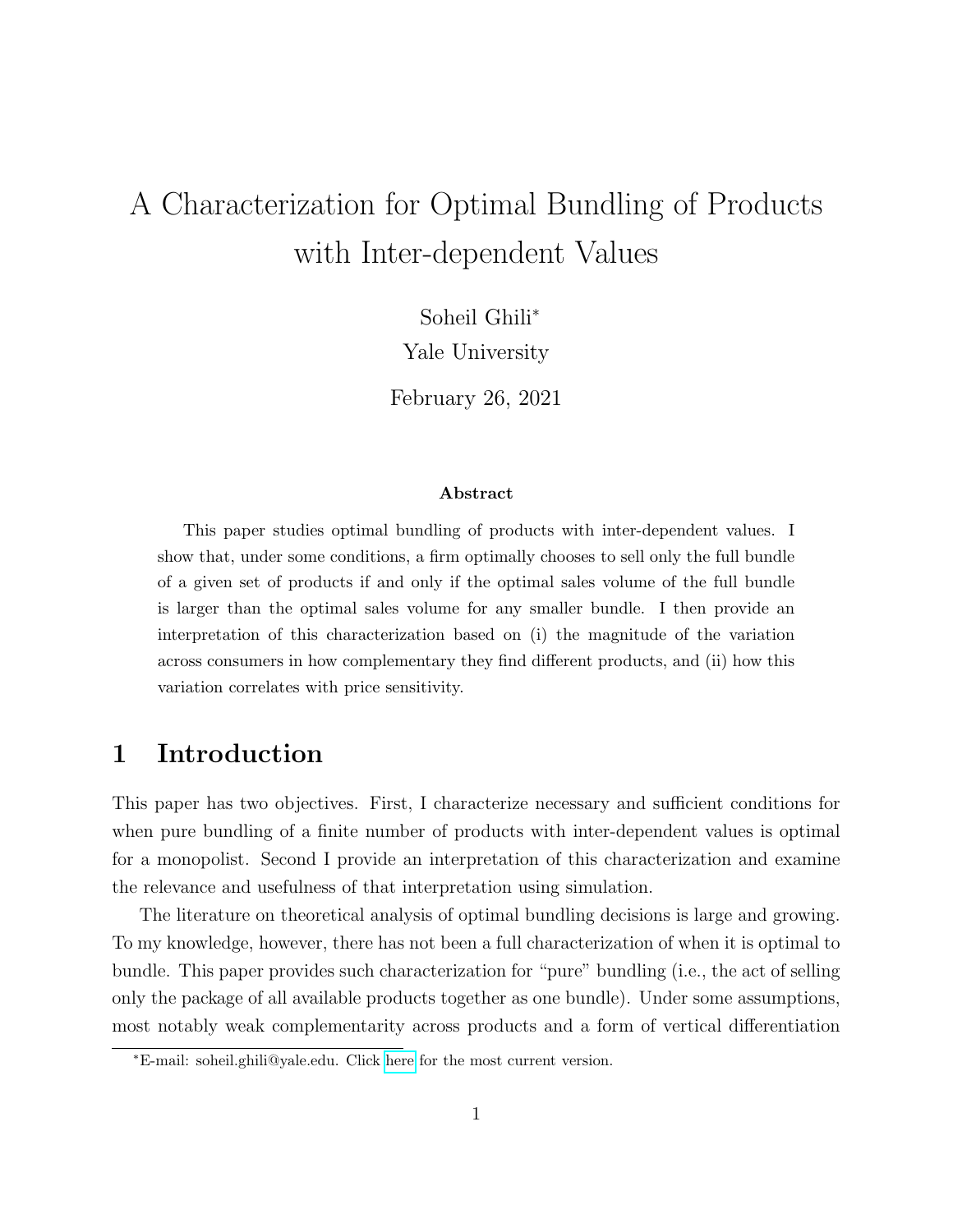among potential consumers, I prove that optimal bundling admits a simple characterization: Pure bundling is optimal if the optimal sales volume for the full bundle (if sold alone) is strictly larger than that for any other bundle. Conversely, if there is at least one bundle whose optimal sales volume (if sold alone) is strictly larger than that of the full bundle, then pure bundling is sub-optimal.<sup>[1](#page-3-0)</sup> In simpler terms, bundling is optimal if it helps sell more.

The simplicity of this characterization and its tight conditions provide an opportunity to arrive at useful interpretations. I argue that this result has two implications. First, the variation across consumers in the complementarity levels among products is important for bundling decisions. The more such variation, the more likely it is for unbunbling to be optimal. Second, I argue that it is not just the magnitude of the variation in complementarity that matters. It also matters how correlated this variation across consumers is with the variation in price sensitivity. If more price sensitive consumers see more complementarity across products, then the optimality of bundling becomes more likely. Variants of this latter interpretation were previously mentioned in the literature. As such, in discussing it, I do not rely only on the characterization in this paper; I also draw on results and interpretations by [Long](#page-18-0) [\(1984\)](#page-18-0); [Armstrong](#page-17-0) [\(2013\)](#page-17-0) on the comparison between the price elasticity demand for the full bundle and those of individual products, as well as by [Haghpanah and Hartline](#page-17-1) [\(2019\)](#page-17-1) on the monotonicity of the ratio between the valuations of sub-bundles and that of the full bundle in the valuation of the full bundle itself. I show the relevance of these two interpretations for applied work using a simulation of random-coefficient discrete choice demand models a la [Berry et al.](#page-17-2) [\(1995\)](#page-17-2).

The rest of the paper is organized as follows. Section [2](#page-4-0) reviews the related literature. Section [3](#page-5-0) sets up the model, presents the characterization of optimal bundling decisions, and discusses its relation to other results in the literature. Section [4](#page-12-0) discusses the interpretation of the main result. Section [5](#page-13-0) showcases the relevance of the interpretation for applied work using a simulation. Section [6](#page-16-0) concludes.

<span id="page-3-0"></span><sup>1</sup>Note that this is slightly short of a full characterization given it does not determine the optimal bundling strategy when the optimal sales volume for the full bundle is larger than those for some smaller bundles but exactly equal to some others. It can be shown that a strengthening of my model assumptions will imply full bundling is optimal in this case, completing the if-and-only-if characterization. Nevertheless, I see the benefit from being able to speak to this special scenario as too marginal to justify the stronger assumptions it requires. As such, I maintain the smaller set of assumptions that do not speak to this special case. See section [3](#page-5-0) for more details.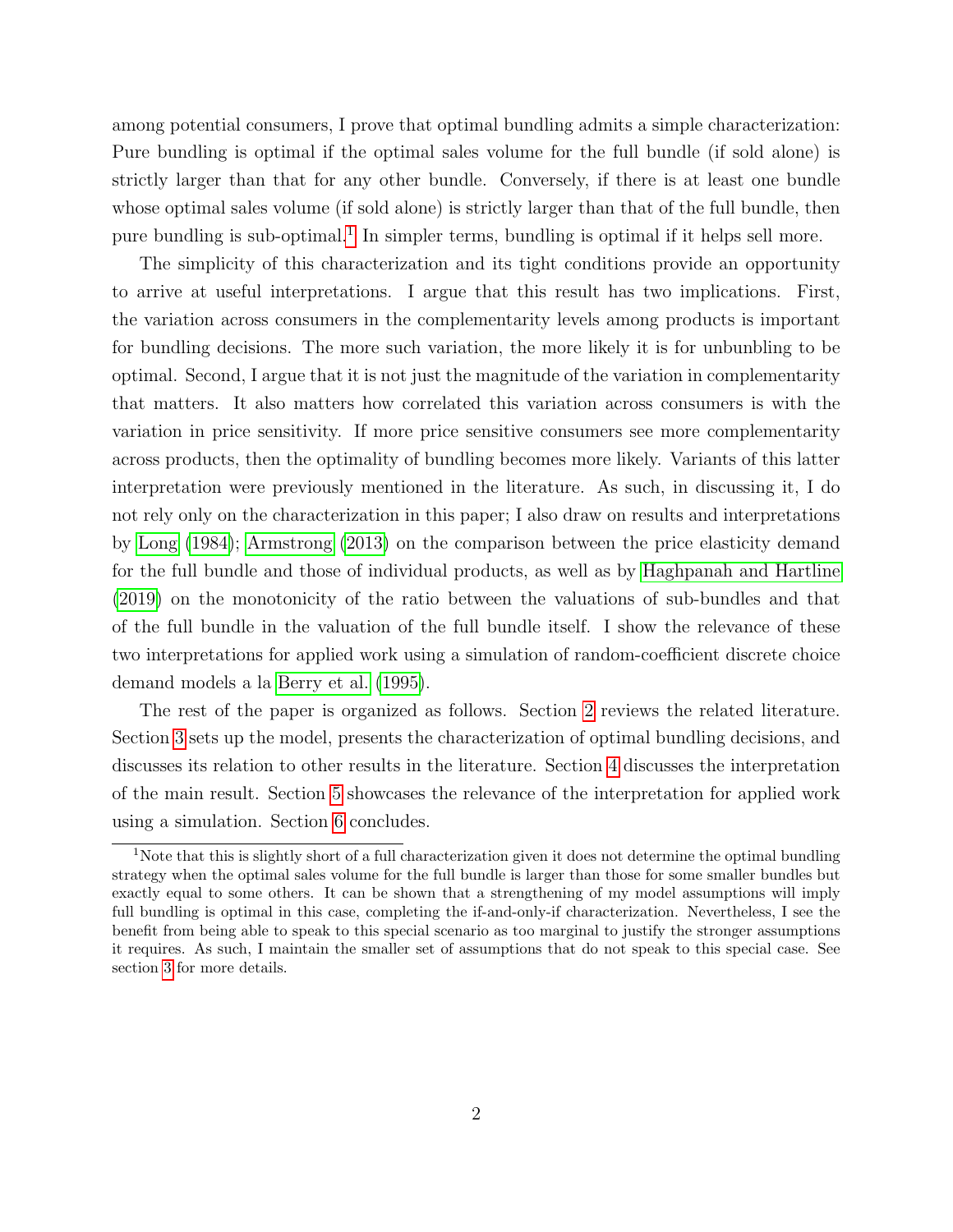### <span id="page-4-0"></span>2 Related Literature

The study of bundling has a large literature which dates at least as far back as [Stigler](#page-18-1) [\(1963\)](#page-18-1). The majority of the papers in this literature focus on the case of "independent values," meaning the valuation by each consumer of any given product  $i$  is not impacted by whether she also possesses product  $i' \neq i$ . Pioneering in this area was [Adams and Yellen](#page-17-3) [\(1976\)](#page-17-3), pointing out that bundling can be more profitable than unbundling when there is negative correlation among consumers in how they value individual products. Other studies such as [McAfee et al.](#page-18-2) [\(1989\)](#page-18-2); [Menicucci et al.](#page-18-3) [\(2015\)](#page-18-3); [Pavlov](#page-18-4) [\(2011\)](#page-18-4); [Schmalensee](#page-18-5) [\(1984\)](#page-18-5); [Fang and Norman](#page-17-4) [\(2006\)](#page-17-4) further develop results on optimal bundling under independent values. Most of these studies concentrate on sufficient conditions for bundling and many focus on a setting with two products only. Although most of this literature examines a monopolist seller (which is also the focus of this paper), some studies have analyzed multiple sellers [\(McAfee et al.](#page-18-2) [\(1989\)](#page-18-2); [Zhou](#page-18-6) [\(2017,](#page-18-6) [2019\)](#page-18-7)).

The literature allowing for dependence in product valuations, to which this paper belongs, is considerably smaller. Part of this literature focuses directly on bundling (e.g., [Haghpanah](#page-17-1) [and Hartline](#page-17-1) [\(2019\)](#page-17-1); [Armstrong](#page-17-0) [\(2013,](#page-17-0) [2016\)](#page-17-5); [Long](#page-18-0) [\(1984\)](#page-18-0)) whereas some study price discrimination settings which have implications for bundling (e.g., [Anderson and Dana Jr](#page-17-6) [\(2009\)](#page-17-6); [Deneckere and Preston McAfee](#page-17-7) [\(1996\)](#page-17-7)). This paper complements this literature in that it imposes a different set of assumptions (stronger only than those imposed by [Haghpanah](#page-17-1) [and Hartline](#page-17-1) [\(2019\)](#page-17-1)) and delivers simple but necessary and sufficient conditions for bundling based on optimal quantities sold. I also contribute to this sub-literature in two other ways. First, by connecting the interpretation of my results to those based on price elasticities (such as [Long](#page-18-0) [\(1984\)](#page-18-0); [Armstrong](#page-17-0) [\(2013\)](#page-17-0)) and those based on ratio monotonicity (such as [Hagh](#page-17-1)[panah and Hartline](#page-17-1) [\(2019\)](#page-17-1); [Anderson and Dana Jr](#page-17-6) [\(2009\)](#page-17-6); [Deneckere and Preston McAfee](#page-17-7) [\(1996\)](#page-17-7); [Salant](#page-18-8) [\(1989\)](#page-18-8)), I also illuminate the relationship between the intuitions from these two sets of results themselves, a connection not made before. Second, to my knowledge, this paper makes the first attempt to take insights from the analysis of optimal bundling under inter-dependent values to applied models of demand.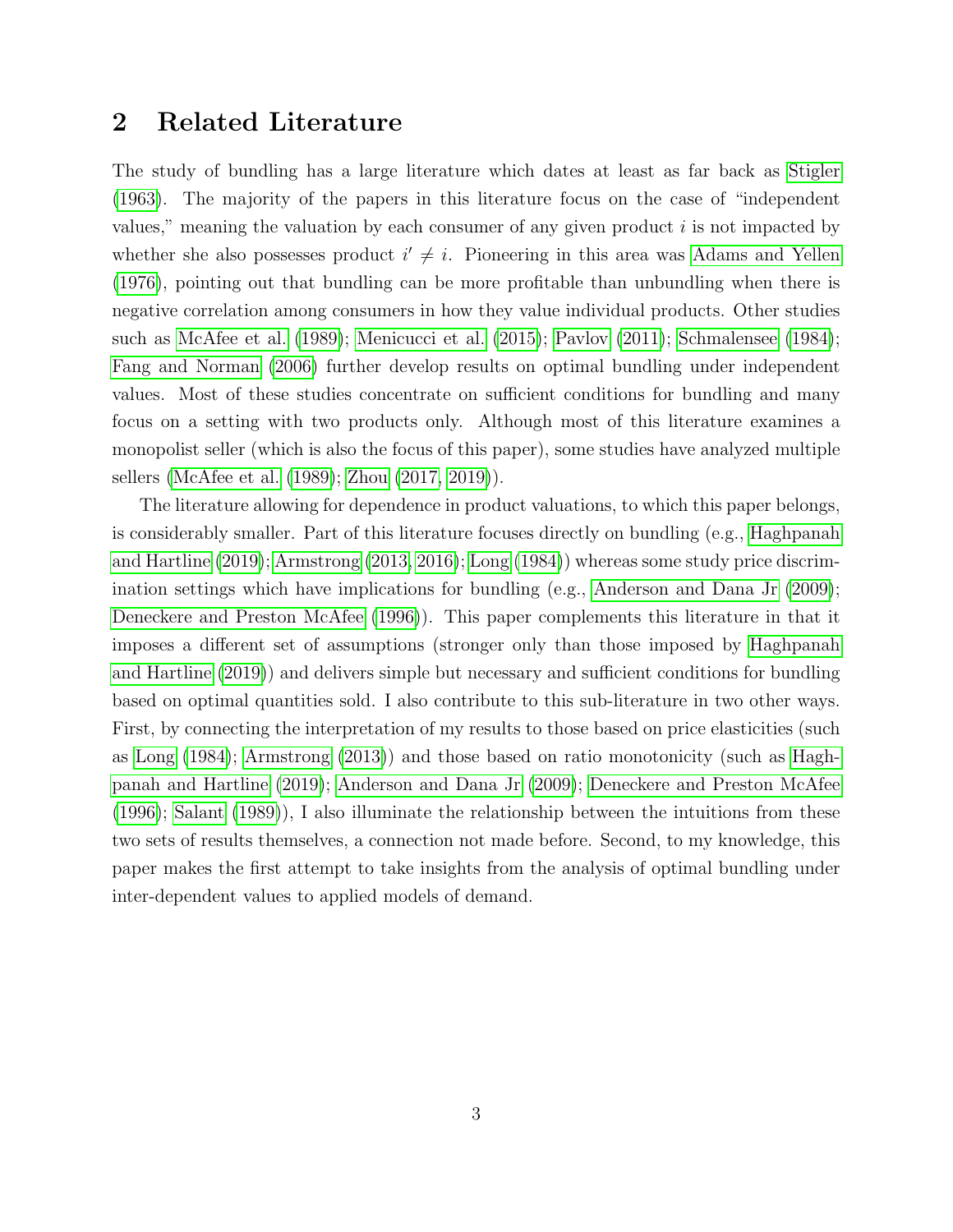### <span id="page-5-0"></span>3 Model

#### 3.1 Setup

There are n products indexed 1 through n. Possible bundles of these products are denoted  $b \subseteq \{1, ..., n\}$ . Set  $\mathcal{B} = \{b | b \subseteq \{1, ..., n\}\}\$  represents the set of all possible bundles.<sup>[2](#page-5-1)</sup> By  $\overline{b}$  denote the full bundle  $\{1, ..., n\}$ . There is a unit mass of customers whose types are represented by t with probability distribution  $f(.) > 0$ . The willingness to pay by type t for bundle b is denoted  $v(b, t)$ . Without loss, assume  $v(\emptyset, t) = 0$ .

The problem the firm solves has two components. First, the firm makes a bundling decision. It chooses the optimal set  $B^*$  of bundles b among subsets B of B that satisfy  $\emptyset \notin B$ . Note that there are as many as  $2^{2^{n}-1}$  possible bundling strategies. Thus, characterizing the conditions under which the firm can simply choose  $B^* = {\overline{b}}$  should indeed be of value.

The second decision by the firm is choosing prices  $p(\cdot) : B \to \mathbb{R}$  for the bundles offered.<sup>[3](#page-5-2)</sup> Denote by  $\mathcal{P}_B$  the set of all possible such pricing functions.

Once the firm has decided on set B and prices  $p(\cdot)$ , customers decide which bundles to purchase. Each customer t's decision  $\beta(t|B, p) \subseteq B$  is determined by:

<span id="page-5-3"></span>
$$
\beta(t|B, p) = \arg \max_{\hat{\beta} \subseteq B} v(\cup_{b \in \hat{\beta}} b, t) - \Sigma_{b \in \hat{\beta}} p(b)
$$
\n(1)

Throughout the paper, I assume customers break ties in favor of more expensive bundles and randomize evenly if similarly priced bundles tie for first. Also, note that equation [1](#page-5-3) implies that customers want at most one unit of each product  $i$  and find additional units redundant.

Demand for bundle b is given by the measure of customers  $t$  who would choose to purchase bundle b:

$$
D(b|B, p) = \int_{t} \mathbb{1}_{b \in \beta(t|B, p)} f(t) dt
$$
\n(2)

Firm profit under bundling strategy B and pricing strategy  $p$  is given by:

$$
\pi(B, p) = \sum_{b \in B} D(b|B, p) \left( p(b) - \sum_{i \in b} c_i \right) \tag{3}
$$

<span id="page-5-2"></span><span id="page-5-1"></span> $2^2$ My notation, in part, follows [Haghpanah and Hartline](#page-17-1) [\(2019\)](#page-17-1).

<sup>&</sup>lt;sup>3</sup>Note that, in principle, one could model the bundling decision through pricing; because not offering a product would be equivalent to pricing it so high that no customer would purchase it. As such, separating the bundling and pricing decisions in the model is, in some sense, redundant. Nevertheless, I decided to carry out this separation because it provides a more streamlined notation for the problem.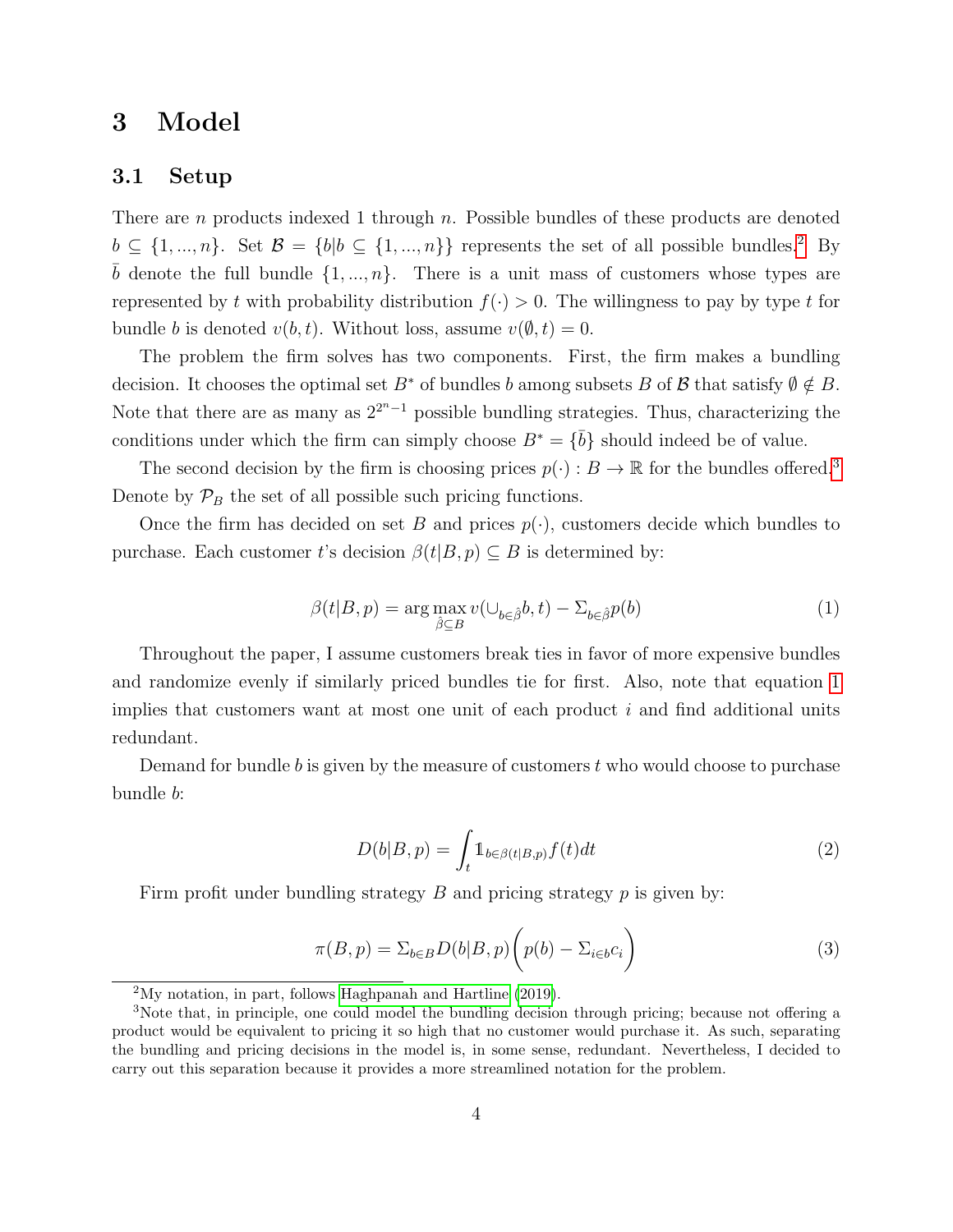where  $c_i$  is the (constant) marginal cost of producing a unit of good *i*. Costs  $c_i$  can be negative, allowsing for "damaged-good" settings a la [Deneckere and Preston McAfee](#page-17-7) [\(1996\)](#page-17-7).

We can now write out the firm's problem. The firm optimally chooses  $B^*$  and  $p^*$  maximize profit:

$$
(B^*, p^*) = \arg\max_{B \in \mathcal{B}, p \in \mathcal{P}_B} \pi(B, p) \tag{4}
$$

With the setup of the firm problem laid out, I now introduce a few more definitions and notations. For any disjoint bundles b and b', denote by  $v(b, t|b')$  the valuation by type t for  $b$  conditional on possessing  $b'$ . Formally:

$$
v(b, t|b') \equiv v(b \cup b', t) - v(b', t)
$$

In a similar manner, denote  $\beta(t|B, p, b') = \arg \max_{\hat{\beta} \subseteq (B \setminus \{b'\})} v(\cup_{b \in \hat{\beta}} b, t|b') - \sum_{b \in \hat{\beta}} p(b)$ . Also denote  $D(b|B, p, b') = \int_t 1_{b \in \beta(t|B, p, b')} f(t) dt$ . Finally, denote

$$
\pi(B,p|b') = \sum_{b \in B \setminus \{b'\}} D(b|B,p,b') \bigg(p(b) - \sum_{i \in b} c_i\bigg).
$$

Finally, at times with some abuse of notation I will refer to  $\cup_{b \in \beta(t|B,p,b')} b$  simply by  $\beta(t|B, p, b')$ . I next turn to the assumptions and the main result.

#### 3.2 Main Result

The main results of the paper is about how optimal bundling decisions are informed by the comparison among optimal sales volumes for different bundles. I start with some necessary assumptions and definitions.

<span id="page-6-1"></span>**Assumption 1. Monotonicity:** Consider t and t' such that  $v(\bar{b}, t) > v(\bar{b}, t')$ . Then for all disjoint b and b', we have  $v(b, t|b') > v(b, t'|b')$ .<sup>[4](#page-6-0)</sup>

<span id="page-6-2"></span>Assumption 2. Complementarity: For any type t and disjoint bundles b and b', we have:

$$
v(b \cup b', t) \ge v(b, t) + v(b', t)
$$

<span id="page-6-0"></span><sup>&</sup>lt;sup>4</sup>The strict inequality in  $v(b, t|b') > v(b, t'|b')$  is not necessary for the proof of the main result; the weak version  $v(b, t|b') \ge v(b, t'|b')$  would suffice. Nevertheless, I decided to use the strict version as it simplifies the notations for the proof substantially.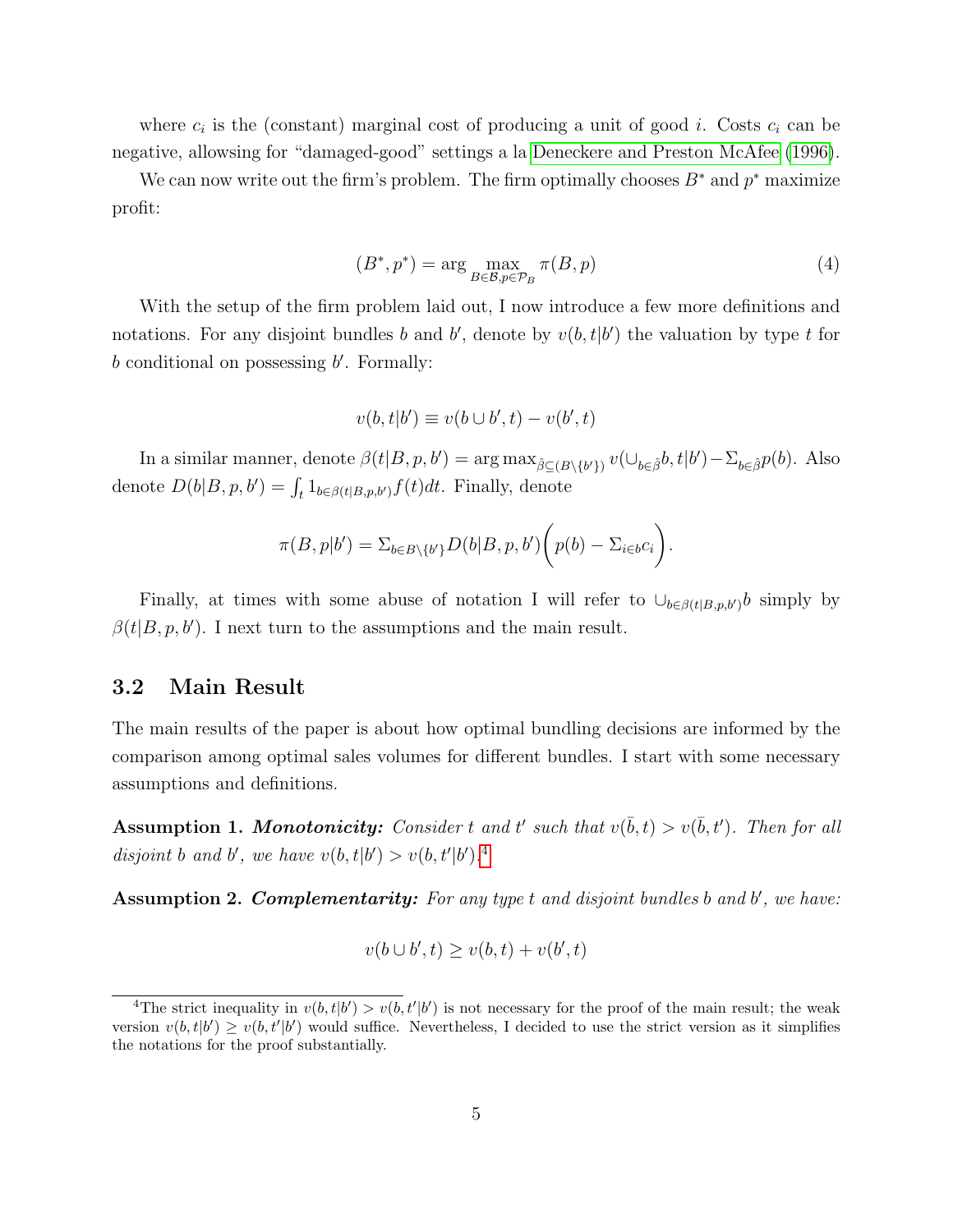<span id="page-7-4"></span>**Assumption 3. Quasi-concavity:** For any  $b \in B$ , profit function  $\pi(B, p|b')$  is strictly quasiconcave in  $p(b)$  for all values of  $p(b)$  that yield strictly positive demand for  $b$ .<sup>[5](#page-7-0)</sup>

<span id="page-7-5"></span>**Assumption 4. Non-triviality:** for every product  $i \in \{1, ..., n\}$ , there is a non-measurezero set of types t such that  $v(\{i\}, t) > c_i$ .

<span id="page-7-2"></span>**Assumption 5. Continuity:** for any bundle b, value function  $v(b, t)$  has at most finitely many points where it is discontinuous in t.

**Definition 1.** By  $D^*(b)$  denote the "optimal quantity sold" of bundle b if no other bundle were offered by the firm. Formally,  $D^*(b)$  is defined as  $D(b|\{b\}, p_b^*)$  where  $p_b^*$  is the optimal price for bundle b when  $B = \{b\}.$ 

<span id="page-7-1"></span>**Definition 2.** A given firm strategy  $(B, p)$  involves pure bundling if for any customer of type t, we have:

$$
\cup_{b \in \beta(t|B,p)} b \in \{\emptyset, \bar{b}\}
$$

This definition for pure bundling is "neat" in the sense that it avoids some technical issues. For instance, if B includes bundles other than  $\bar{b}$  but at prices so high that no customer would purchase them, Definition [2](#page-7-1) considers it pure bundling. In a similar vein, if under  $(B, p)$ multiple bundles are offered but the prices are such that each customer who buys anything combines them to construct  $b$ , then this definition again detects pure bundling. One can verify that whenever the conditions in this definition hold, it is (not necessarily uniquely) optimal for the firm to offer only the full bundle  $B = \{\bar{b}\}\$ . With this definition, we are now ready to state the main result.

<span id="page-7-3"></span>**Theorem [1](#page-6-1).** Under assumptions 1 through [5,](#page-7-2) the optimal strategy  $(B^*, p^*)$  involves pure bundling if:

$$
D^*(\bar{b}) > \max_{b \in \mathcal{B} \setminus \{\bar{b}\}} D^*(b)
$$

Conversely, the optimal strategy does not involve pure bundling if:

$$
D^*(\bar{b}) < \max_{b \in \mathcal{B} \setminus \{\bar{b}\}} D^*(b)
$$

<span id="page-7-0"></span><sup>5</sup>This simply means the profit peaks only once as we vary each price.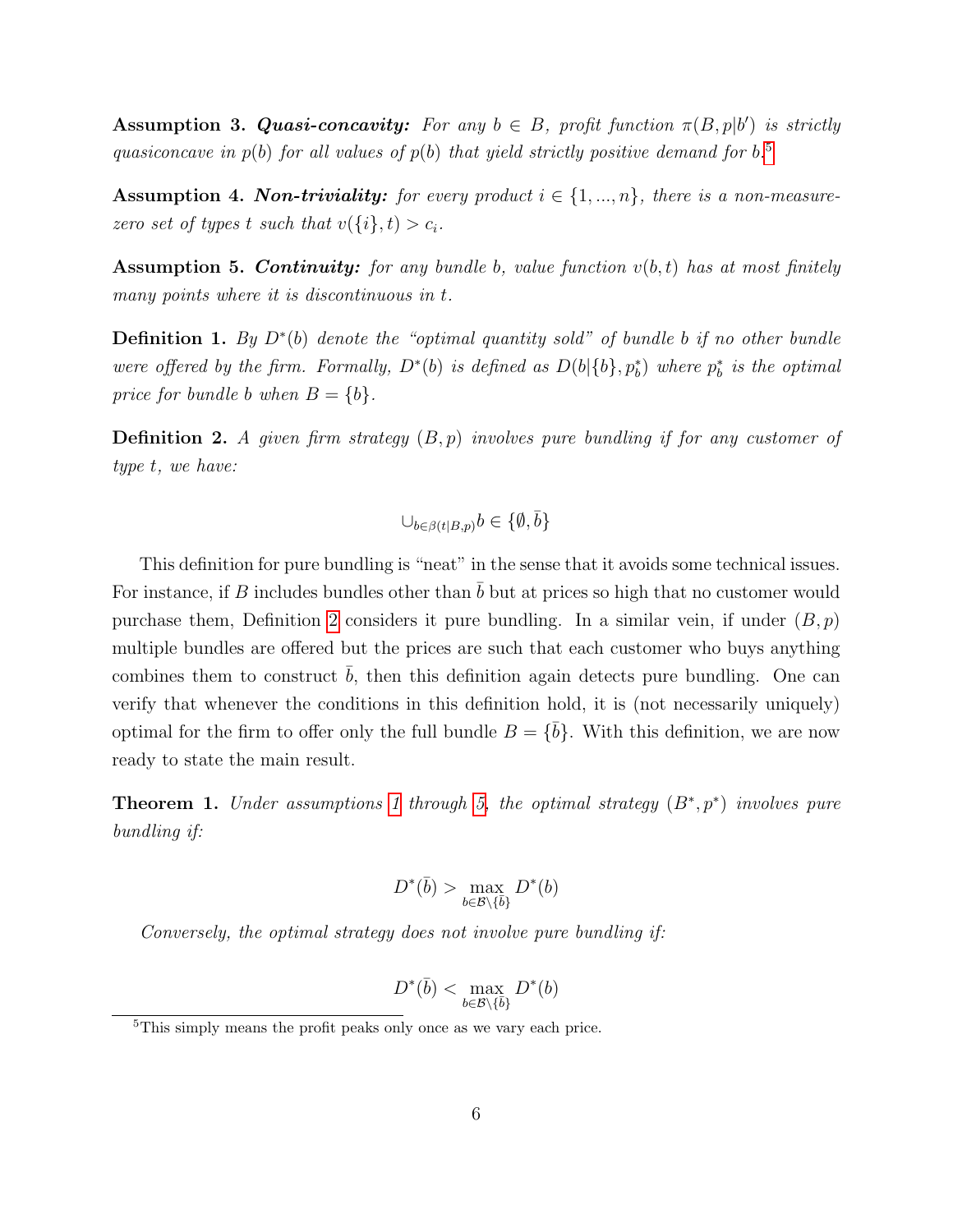This theorem is proved in the appendix. Note that this result is slightly short of a full characterization because it does not specify whether pure bundling is optimal when  $D^*(\bar{b}) =$  $\max_{b \in \mathcal{B} \setminus \{\bar{b}\}} D^*(b)$ . One can show that under this last possibility, pure bundling is optimal if instead of assuming profits are strictly quasi-concave in each price, we assume they are strictly concave and differntiable at peak. Even though this would yield a full characterization, I decided that the ability to speak to the "measure-zero" case of  $D^*(\bar{b}) = \max_{b \in \mathcal{B} \setminus {\{\bar{b}\}}} D^*(b)$ is too small a return to justify such a restrictive assumption as strict concavity. As such, I maintain the quasi-concavity assumption.

In words, this result says that the firm would introduce smaller bundles to the market if some of those smaller bundles would "sell more" than the full bundle.

Theorem [1](#page-7-3) has two features. First, it provides (an almost) full *characterization* of when pure bundling is optimal. Second, its characterization is simple. Both of these features, as I will discuss later, help with establishing an intuitive interpretation for the main result.

### 3.3 Interpretation of the assumptions: vertical differentiation among customers

It is worth further discussing the economic content of the underlying assumptions of the model. While assumptions [3](#page-7-4) through [5](#page-7-2) are technical ones, assumptions [1](#page-6-1) and [2](#page-6-2) have meaningful economic implications. Specifically, assumption [1](#page-6-1) implies that there is vertical differentiation among the potential customers of the products the firm seeks to sell. The following lemma formalizes this idea:

<span id="page-8-0"></span>**Lemma 1.** There is a mapping  $\tau$  from the set T of types t on to the interval [0, 1] such that:

- 1.  $\forall t, t' \in T : v(\bar{b}, t) > v(\bar{b}, t') \Leftrightarrow \tau(t) > \tau(t').$
- 2. τ is a sufficient statistic: Once  $\tau(t)$  is known, one can fully pin down all  $v(b, t|b')$ without having to know t.

**Proof of Lemma [1.](#page-8-0)** Set  $\tau(t) \triangleq \frac{v(\bar{b}, t) - \min_{t'} v(\bar{b}, t')}{\max_{t'} v(\bar{b}, t') - \min_{t'} v(\bar{b}, t')}$  $\frac{v(b,t)-\min_{t'} v(b,t')}{\max_{t'} v(\bar{b},t')-\min_{t'} v(\bar{b},t')}$ . By construction, it satisfies (1). It is straightforward to verify that, by monotonicity, it also satisfies (2). Q.E.D.

Note that, based on this lemma, it is without loss to think of t as  $\tau(t)$  and, hence, the set of all possible t as [0, 1]. Therefore, we can use expressions such as  $t \geq t'$ . The proofs in the appendix are all based on the assumption that  $t \in [0, 1]$ . Also note that the monotonicity assumption *does not* rule out  $v(b, t) > v(b', t)$  co-existing with  $v(b, t') < v(b', t')$  (i.e., it does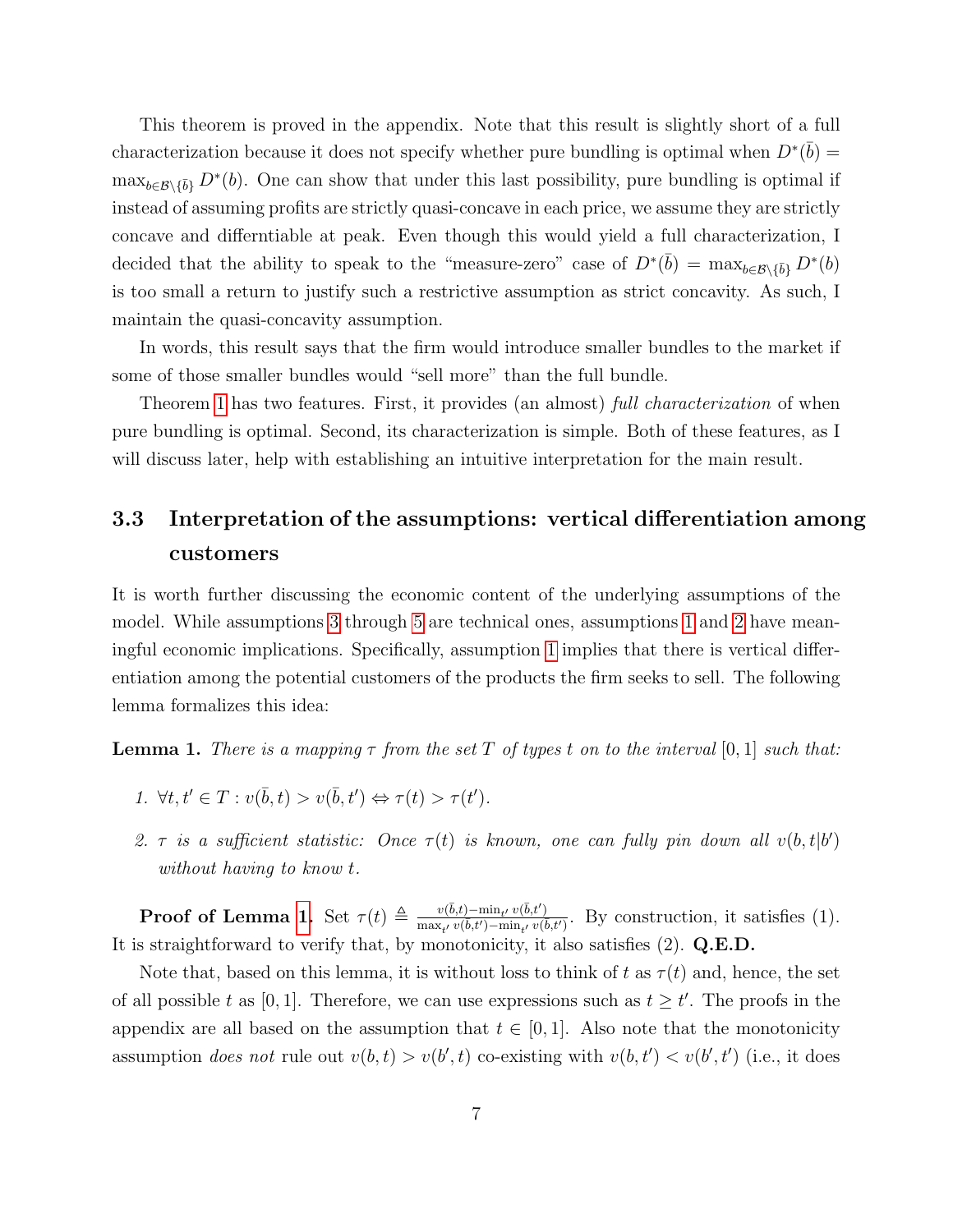not force consumers to rank the products the same way). It, rather, rules out  $v(b, t) > v(b, t')$ co-existing with  $v(b', t) < v(b', t')$ .

Lemma [1](#page-8-0) shows that types  $t$  can be ordered based on their willingesses to pay for bundles, implying a vertical relationship among types. The next lemma shows that this vertical differentiation also manifests itself in the consumers' purchasing behaviors.

<span id="page-9-1"></span>Lemma 2. Consider bundling strategy B and pricing strategy p. It can be shown that

$$
\forall t, t' : \beta(t|B, p) \subsetneq \beta(t'|B, p) \Rightarrow t < t'
$$

This lemma says that a higher type's purchase decision can never be a strict subset of a lower type's. The proof is in the appendix.

Obviously, the fact that quasi-concavity and continuity do not have as straightforward economic interpretations as those of monotonicity and complementarity does not mean that those assumptions are not restrictive. Specifically, one can prove a different version of Theorem [1](#page-7-3) without quasi-concavity and continuity; but that version will be weaker and less straightforward to state and interpret.

#### 3.4 Discussion

This subsection discusses the relationship between Theorem [1](#page-7-3) and the literature. In particular, I focus on ratio-monotonicity results of which variants have been discussed in [Anderson](#page-17-6) [and Dana Jr](#page-17-6) [\(2009\)](#page-17-6); [Salant](#page-18-8) [\(1989\)](#page-18-8); [Deneckere and Preston McAfee](#page-17-7) [\(1996\)](#page-17-7), and, most generally, in [Haghpanah and Hartline](#page-17-1) [\(2019\)](#page-17-1). These results (i) are related to mine, and (ii) help with the interpretation that I will put forth later in the paper.

Under some conditions, [Haghpanah and Hartline](#page-17-1) [\(2019\)](#page-17-1) show that if  $\frac{v(b,t)}{v(b,t)}$  is first-order stochastically increasing in  $v(\bar{b}, t)$  for all b, then pure bundling is optimal. Similarly, they show, that under some conditions if  $\frac{v(b,t)}{v(b,t)}$  is strictly first-order stochastically decreasing in  $v(\bar{b}, t)$  for some b, then mixed bundling is optimal. Other variants of these two results are also given in [Salant](#page-18-8) [\(1989\)](#page-18-8); [Anderson and Dana Jr](#page-17-6) [\(2009\)](#page-17-6); [Deneckere and Preston McAfee](#page-17-7) [\(1996\)](#page-17-7). Proposition [1](#page-9-0) clarifies how Theorem [1](#page-7-3) relates to ratio monotonicity results.

<span id="page-9-0"></span>**Proposition 1.** If  $\frac{v(b,t)}{v(\bar{b},t)}$  is increasing (decreasing) in  $v(\bar{b},t)$  for bundle b, then  $D^*(b) \leq (\geq$  $)D^*(\bar{b}).$ 

Proposition [1](#page-9-0) is proved in the appendix. This result shows that Theorem [1](#page-7-3) tightens the ratio monotonicity results in the literature to the extent that almost an if-and-only-if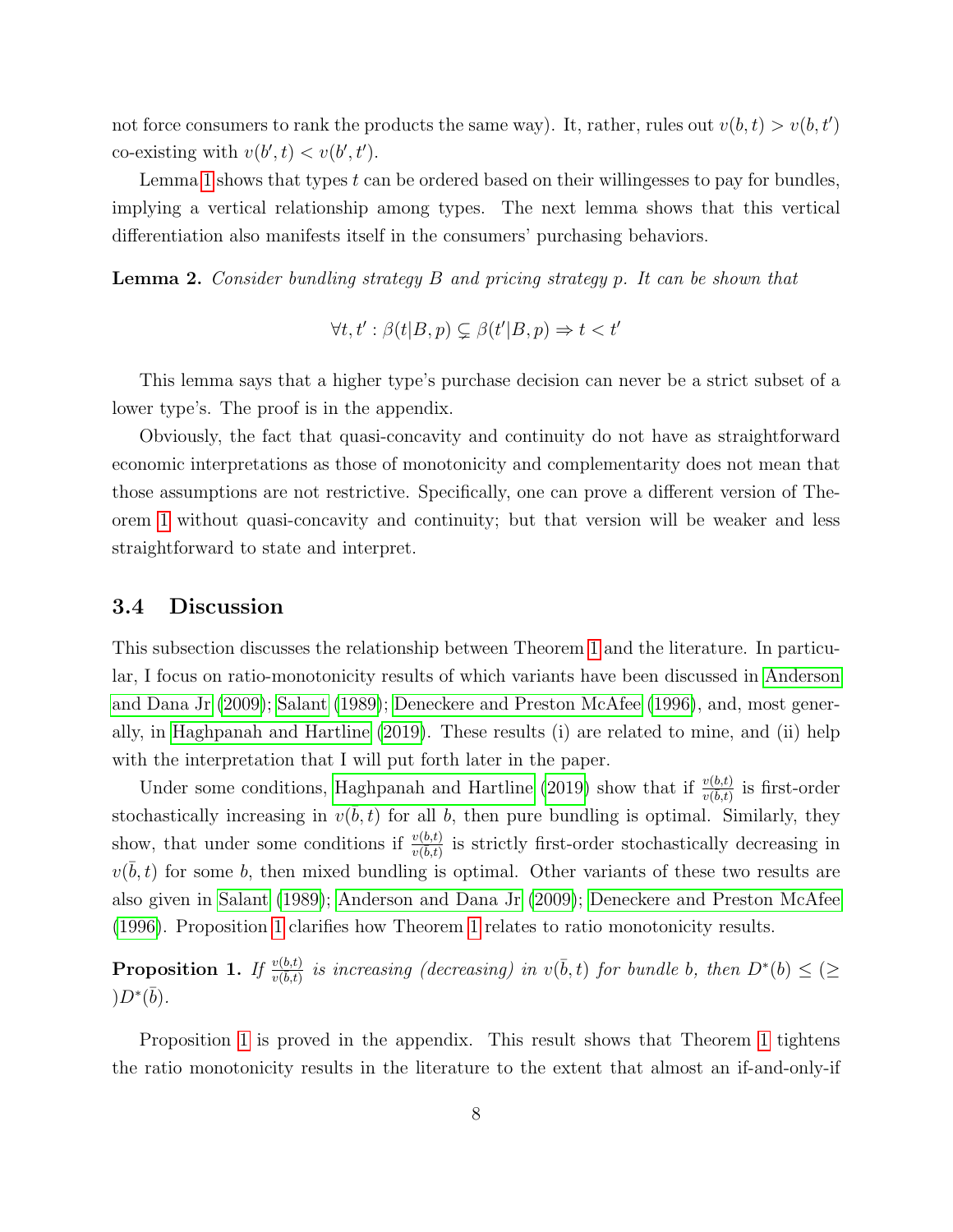condition obtains (note that under assumption [1,](#page-6-1) the stochastic ratio monotonicity conditions in [Haghpanah and Hartline](#page-17-1) [\(2019\)](#page-17-1) boil down to deterministic ratio monotonicity). The following examples illustrate the gap in the ratio monotonicity conditions that Theorem [1](#page-7-3) closes.

**Example 1.** Suppose  $n = 2$ , and t is uniformly distributed between 0 and 1. Assume the firm can produce these products at no cost. By b denote the bundle  $\{1\}$ . For simplicity, assume the complementary bundle  $b^c = \{2\}$  is not valued by any type:  $\forall t : v(\{2\}, t) = 0$ . A common example of this is when {2} is an "add on," which is not of value by itself but can add value once the "base product" is present (e.g., additional memory for a smart phone). Suppose  $\forall t : v(b, t) = t$ . For  $v(\bar{b}, t)$ , consider two cases.

Case 1: suppose  $\forall t : v(\bar{b}, t) = t + t^2$ . That is, each type t's valuation of the add on on top of the original product is  $t^2$ . It is straightforward to verify that  $\frac{v(b,t)}{v(\overline{b},t)}$  is strictly decreasing in  $v(\bar{b}, t)$ . It is also straightforward to verify that  $D^*(b) = 0.5$  and  $D^*(\bar{b}) = 0.42 < 0.5$ . Finally, one can show that the optimal strategy for the firm would be to offer b at the price of 0.5 alongside  $\bar{b}$  at the price of 0.94. In sum, the optimal strategy is in line with both what Theorem [1](#page-7-3) predicted and what ratio monotonicity would predict.

Case 2: suppose  $\forall t \geq 0.3 : v(\bar{b}, t) = t + t^2$  and  $\forall t \leq 0.3 : v(\bar{b}, t) = t + \sqrt{2}$  $\overline{t} \times \frac{0.3^2}{\sqrt{0.3}}$ . That is, the "add on value" is initially concave in  $t$  and then becomes convex like Case 1 (see Figure [1a](#page-11-0) for a comparison between valuations in Case 1 v.s. that in Case 2). In this case,  $\frac{v(b,t)}{v(\bar{b},t)}$ becomes strictly increasing in  $v(\bar{b}, t)$  over  $t \in (0, .3)$ , which does not satisfy the necessary conditions in [Haghpanah and Hartline](#page-17-1) [\(2019\)](#page-17-1). Nevertheless, we still have  $D^*(b) = 0.5$  and  $D^*(\bar{b}) = 0.42 < 0.5$ . One can also show that the optimal strategy by the firm is the same unbundling strategy that we arrived at in Case 1.

**Example 2.** With the exception of  $v(\bar{b}, t)$  assume the exact same setup as in Example 1. For  $v(\bar{b}, t)$  consider two cases:

Case 1. suppose  $\forall t : v(\bar{b}, t) = t + \sqrt{\frac{t^2}{c^2}}$ t. That is, each type t's valuation of the add on on top of the original product is  $\sqrt{t}$ . It is straightforward to verify that  $\frac{v(b,t)}{v(b,t)}$  is strictly increasing in  $v(\bar{b}, t)$ . It is also straightforward to verify that  $D^*(b) = 0.5$  and  $D^*(\bar{b}) = 0.59 > 0.5$ . Finally, one can show that the optimal strategy for the firm would be to only offer  $b$  at the price of 1.05. In sum, the optimal strategy is in line with both what Theorem [1](#page-7-3) predicted and with ratio monotonicity.

Case 2: suppose  $\forall t \geq 0.3 : v(\bar{b}, t) = t + \sqrt{3}$  $\bar{t}$  and ∀ $t \leq 0.3$  :  $v(\bar{b}, t) = t + t^2 \times \frac{\sqrt{0.3}}{0.32}$  $\frac{\sqrt{0.3}}{0.3^2}$ . That is, the "add on value" is initially convex in  $t$  and then becomes concave like Case 1 (see Figure [1b](#page-11-0) for a comparison between valuations in Case 1 v.s. that in Case 2). In this case,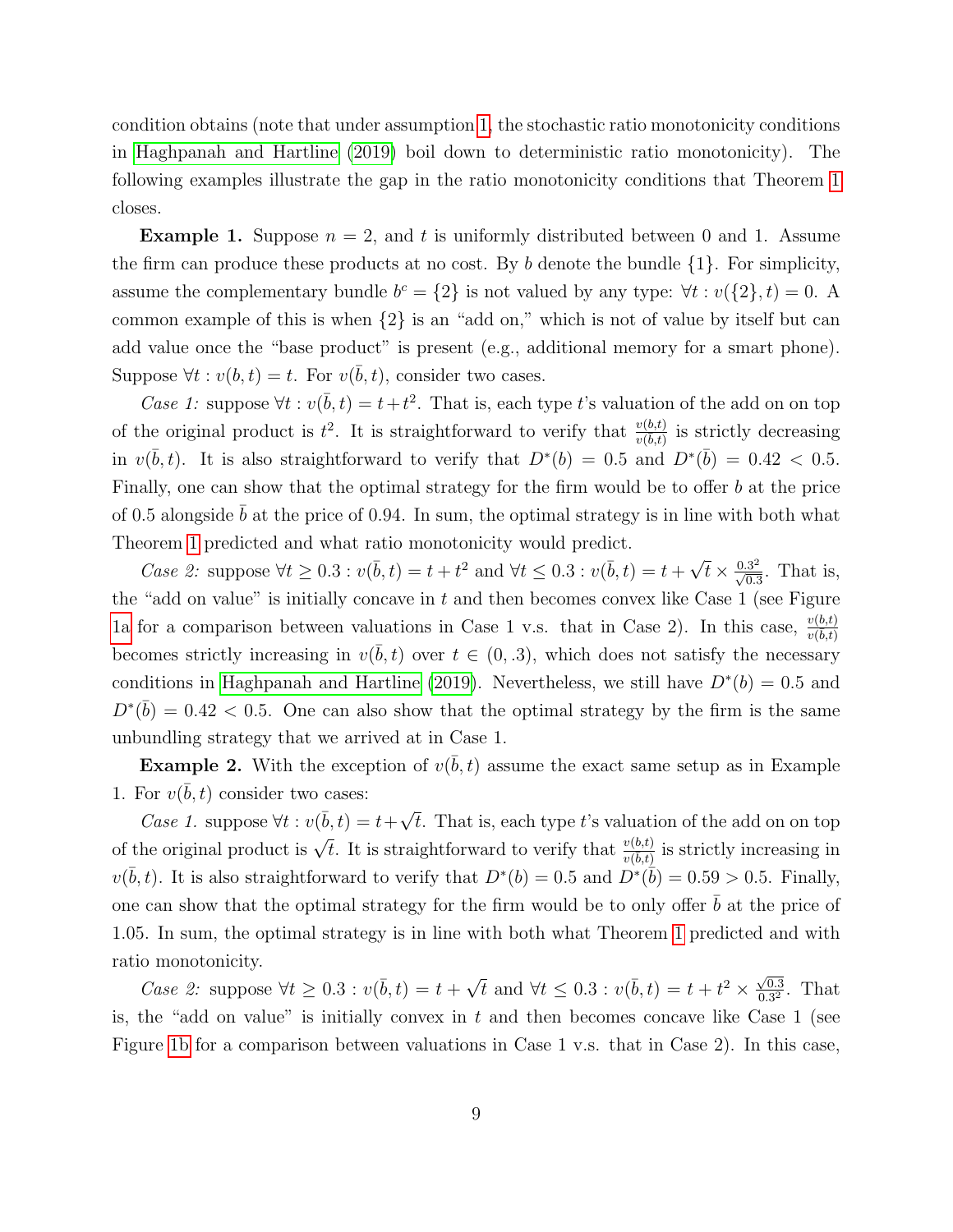<span id="page-11-0"></span>

Figure 1: Value functions in Examples 1 and 2

 $\frac{v(b,t)}{v(\bar{b},t)}$  becomes strictly decreasing in  $v(\bar{b},t)$  over the interval  $(0,0.3)$ . This does not satisfy the necessary conditions in [Haghpanah and Hartline](#page-17-1) [\(2019\)](#page-17-1). Nevertheless, we still have  $D^*(b) = 0.5$  and  $D^*(\bar{b}) = 0.59 > 0.5$ . One can also show that the optimal strategy by the firm is the same pure bundling strategy that we arrived at in Case 1.

The examples constructed here modified valuations of those who did not purchase the products. One can formulate other examples in which valuations of those who do purchase get modified but we arrive at similar conclusions.

In addition to relating the results of this paper to the bundling literature, the examples above should also highlight the simple implications these results have for price discrimination decisions based on quality: price discrimination is optimal if the low quality version, if priced optimally, sells more than the high quality version. A perhaps unsurprising consequence is that price discrimination is more likely optimal when the higher quality version is more costly to make (because higher marginal costs bring the optimal sales volume down.) This also applies to the case of "damaged goods" [Deneckere and Preston McAfee](#page-17-7) [\(1996\)](#page-17-7): damage the product if it helps sell more.

It is worth noting that in spite of providing (an almost) full characterization for pure bundling, the results in this paper are not a strengthening of the previous literature. This is because the background assumptions for Theorem [1](#page-7-3) (i.e., assumptions [1](#page-6-1) through [5\)](#page-7-2) are different from those in the literature. In particular, my assumptions are stronger than those imposed in [Haghpanah and Hartline](#page-17-1) [\(2019\)](#page-17-1). As such, I view Theorem [1](#page-7-3) as complementary to (rather than a substitute for) the related results in the literature.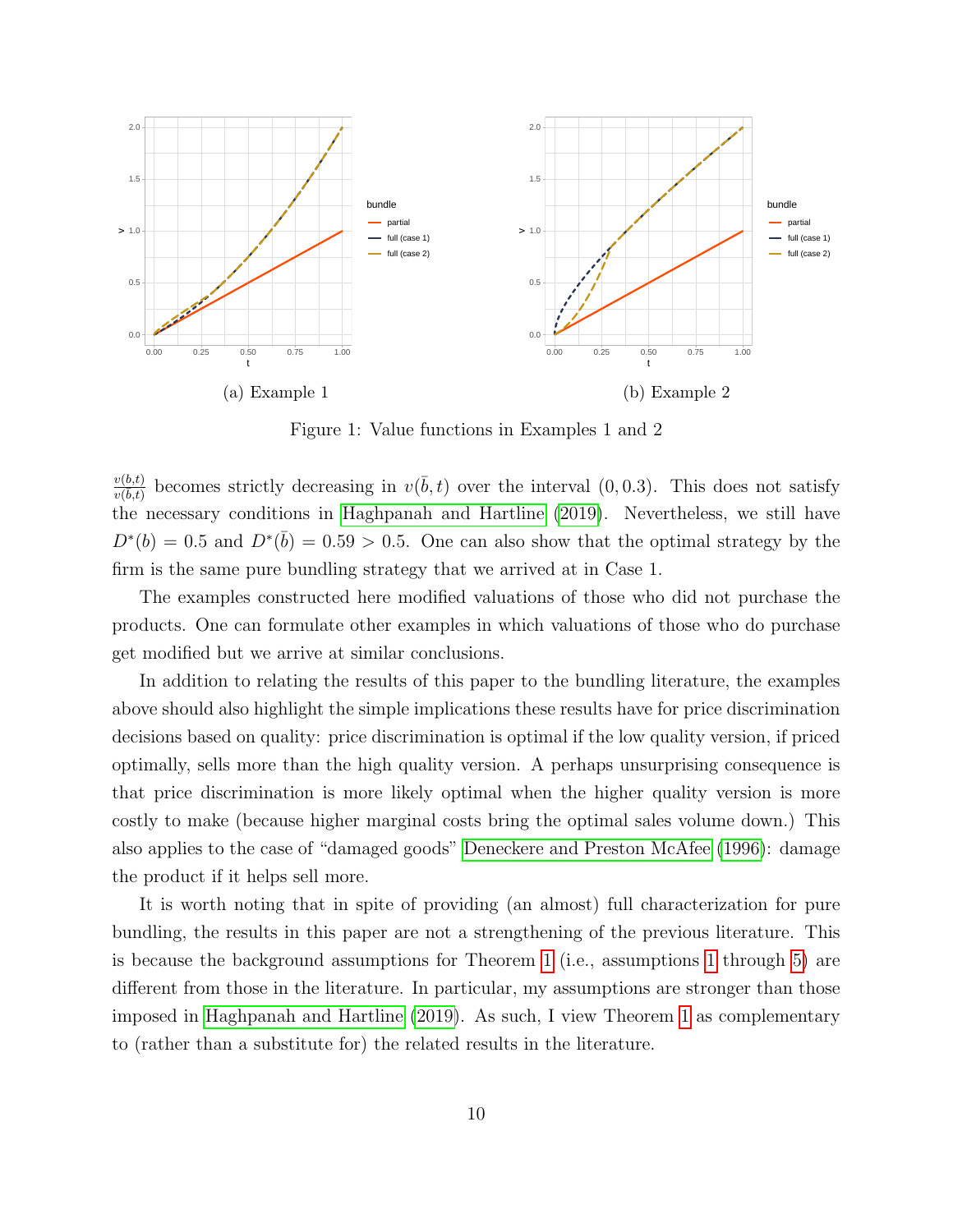# <span id="page-12-0"></span>4 Interpretation of the result: complementarity, its variation, and its co-variation with price sensitivity

Although the characterization of optimal bundling in Theorem [1](#page-7-3) is intuitive, it is still worth further discussing how this can be interpreted in terms of the primitives of the model (i.e., valuation function v). This section interprets Theorem [1](#page-7-3) based on (i) how much variation there is across consumers in the complementarity levels they see among products, and (ii) how this variation is correlated with variation in price sensitivity.

Variation in complementarity levels: The condition  $\forall b : D^*(b) \le D^*(\overline{b})$  for optimal pure bundling means that for all b we have  $D^*(b) \le D^*(b^C|b)$  where  $b^C = \bar{b} \setminus b$  (this latter inequality is implied by the quasi-concavity assumption. See proof of Theorem [1](#page-7-3) in the appendix.) That is, how many units  $b^C$  would sell conditional on everyone having b plays a crucial role. One determinant of  $D^*(b^C|b)$  would be the variation among customers in how much they value  $b^C$  conditional on having b. If  $v(b^C, t|b)$  is fairly homogeneous across t (and if it is above  $\Sigma_{i\in b}cc_i$ ), then the firm would optimally sell  $b^C$  to the majority (or all) of customers, likely surpassing  $D^*(b)$ . If there is a large variation in  $v(b^C, t|b)$ , however, then the chance of  $D^*(b^C|b) < D^*(b)$  (and hence that of  $D^*(\bar{b}|b) < D^*(b)$ ) increases. As a result, the analysis in this paper suggests that the variation across customers in the complementarity level among products would be an important factor for optimal bundling decisions.

Correlation between complementarity and price sensitivity: The condition  $\forall b$ :  $D^*(b) < D^*(\bar{b})$  for optimal pure bundling means that the demand level at which the price elasticity for  $\bar{b}$  hits -1 is higher than the that for other bundles.<sup>[6](#page-12-1)</sup> (note that this intuition bears some resemblance to elasticity-based results from [Long](#page-18-0) [\(1984\)](#page-18-0); [Armstrong](#page-17-0) [\(2013\)](#page-17-0)). In particular, for any bundle b, the aforementioned comparison holds both between b and  $\bar{b}$  and between  $b^C = \bar{b} \setminus b$  and  $\bar{b}$ . That is, if we go through types in a descending way based on  $v(\bar{b}, t)$ , then the willingness to pay for  $\bar{b}$  dwindles less rapidly than does that for b or  $b^C$ . In other words, more price sensitive types must see a higher degree of complementarity between b and  $b^C$  than do less price sensitive types.

The aforementioned interpretation is also in line with the ratio monotonicity conditions from [Haghpanah and Hartline](#page-17-1) [\(2019\)](#page-17-1); [Anderson and Dana Jr](#page-17-6) [\(2009\)](#page-17-6); [Salant](#page-18-8) [\(1989\)](#page-18-8); [De](#page-17-7)[neckere and Preston McAfee](#page-17-7) [\(1996\)](#page-17-7) and has been mentioned by [Haghpanah and Hartline](#page-17-1) [\(2019\)](#page-17-1). Suppose  $v(\bar{b}, t) \leq v(\bar{b}, t')$  for some t and t'. The sufficient ratio monotonicity condition for optimality of pure bundling says  $\frac{v(b,t)}{v(\bar{b},t)} \leq \frac{v(b,t')}{v(\bar{b},t')}$  and  $\frac{v(b^C,t)}{v(\bar{b},t')} \leq \frac{v(b^C,t')}{v(\bar{b},t')}$ . From these

<span id="page-12-1"></span><sup>&</sup>lt;sup>6</sup>Though it is not necessary, to ease the interpretation assume all  $c_i$  are zero.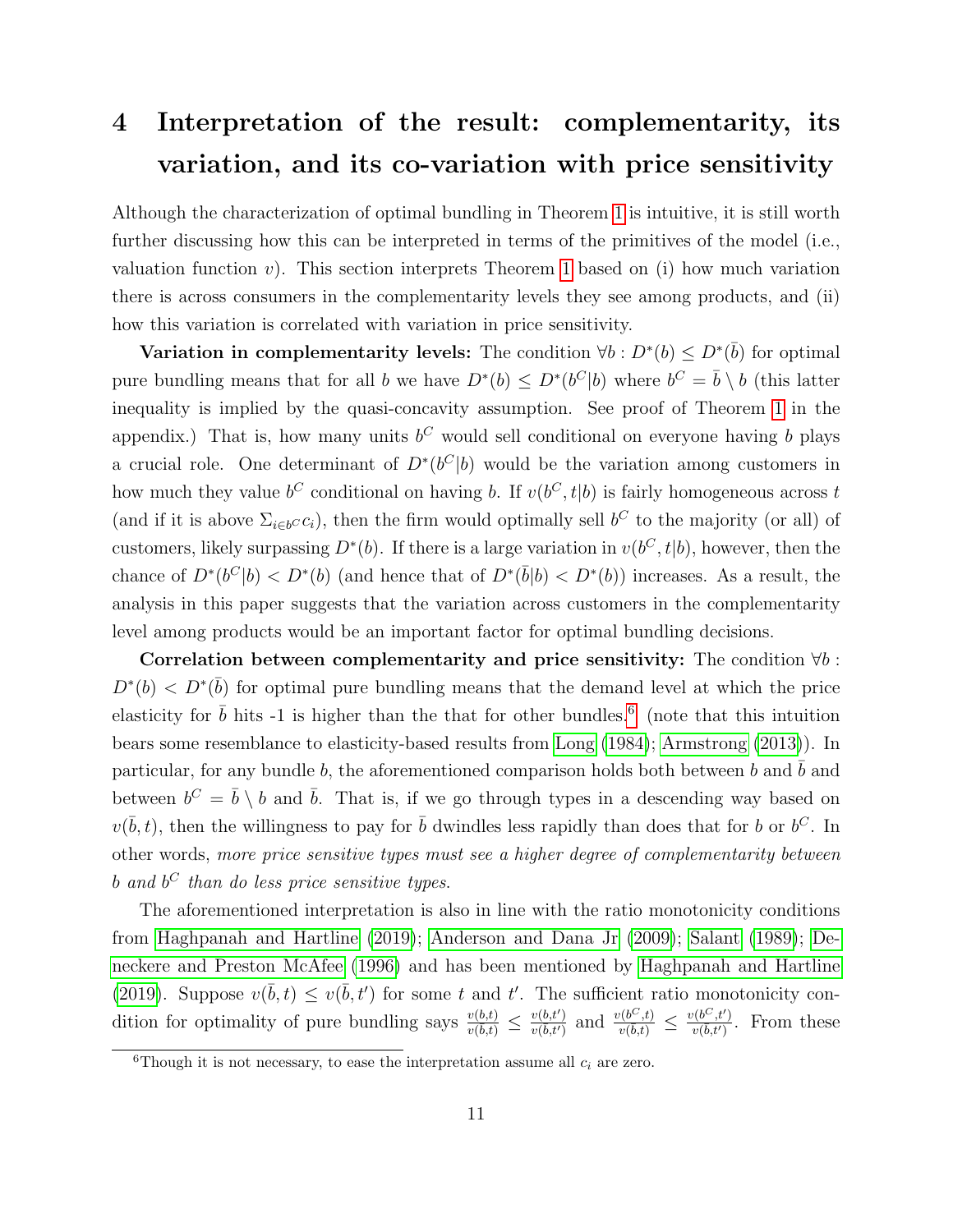inequalities, one can conclude

$$
\frac{v(\bar{b},t)}{v(b,t) + v(b^C, t)} \ge \frac{v(\bar{b},t')}{v(b,t') + v(b^C, t')}.
$$

This inequality, roughly, shows that the synergy between b and  $b^C$  is from the perspective of type  $t$  is higher than that for  $t'$ .

Based on this discussion, I propose that two key factors in optimal bundling decisions are (i) how much variation there is across customers in the complementarity they see among products, and (ii) how much this variation correlates with customers' price sensitivity levels. Next section verifies this interpretation using an empirical model of demand a la BLP.

### <span id="page-13-0"></span>5 Relevance of the interpretation of Theorem [1](#page-7-3)

This section tests the relevance and usefulness of the interpretation proposed in section [4](#page-12-0) for applied work. Neither Theorem [1](#page-7-3) in this paper nor, to my knowledge, any other theoretical result in the literature provides a characterization that could be directly applied to common econometric models of demand. Nevertheless, the informal interpretations that I obtain in section [4](#page-12-0) may potentially be useful. In this section, I examine the usefulness of those interpretations for choosing the right model specification. I do this using a random coefficient discrete choice model a la [Berry et al.](#page-17-2) [\(1995\)](#page-17-2).

Setup. To keep things simple, I again focus on a setting with two products where one is the base product and the other an add on. Given that the add-on in and of itself is not valuable by customers, I use the notation  $i \in \{1,2\}$  for the basic and premium versions of the product;  $i = 1$  represents the basic version and  $i = 2$  represents the version with the add on.

Each customer t has a utility  $u_{it}$  for product i. This utility is given by:

$$
u_{it} = \alpha_0 + \alpha_{1,t} p_i + \alpha_{2,t} \mathbb{1}_{i=2} + \varepsilon_{it}
$$
\n
$$
\tag{5}
$$

where  $\alpha_0$  is a constant,  $\alpha_{1,t}$  is the price coefficient,  $\alpha_{2,t}$  is the valuation of the add-on, and  $\varepsilon_{it}$  is the error term which has an Extreme Type I distribution. Note that both  $\alpha_{1,t}$  and  $\alpha_{2,t}$ are heterogeneous across customers t. I assume that for each customer t, the pair  $(\alpha_{1,t}, \alpha_{2,t})$ is an independent draw from a bi-variate normal distribution: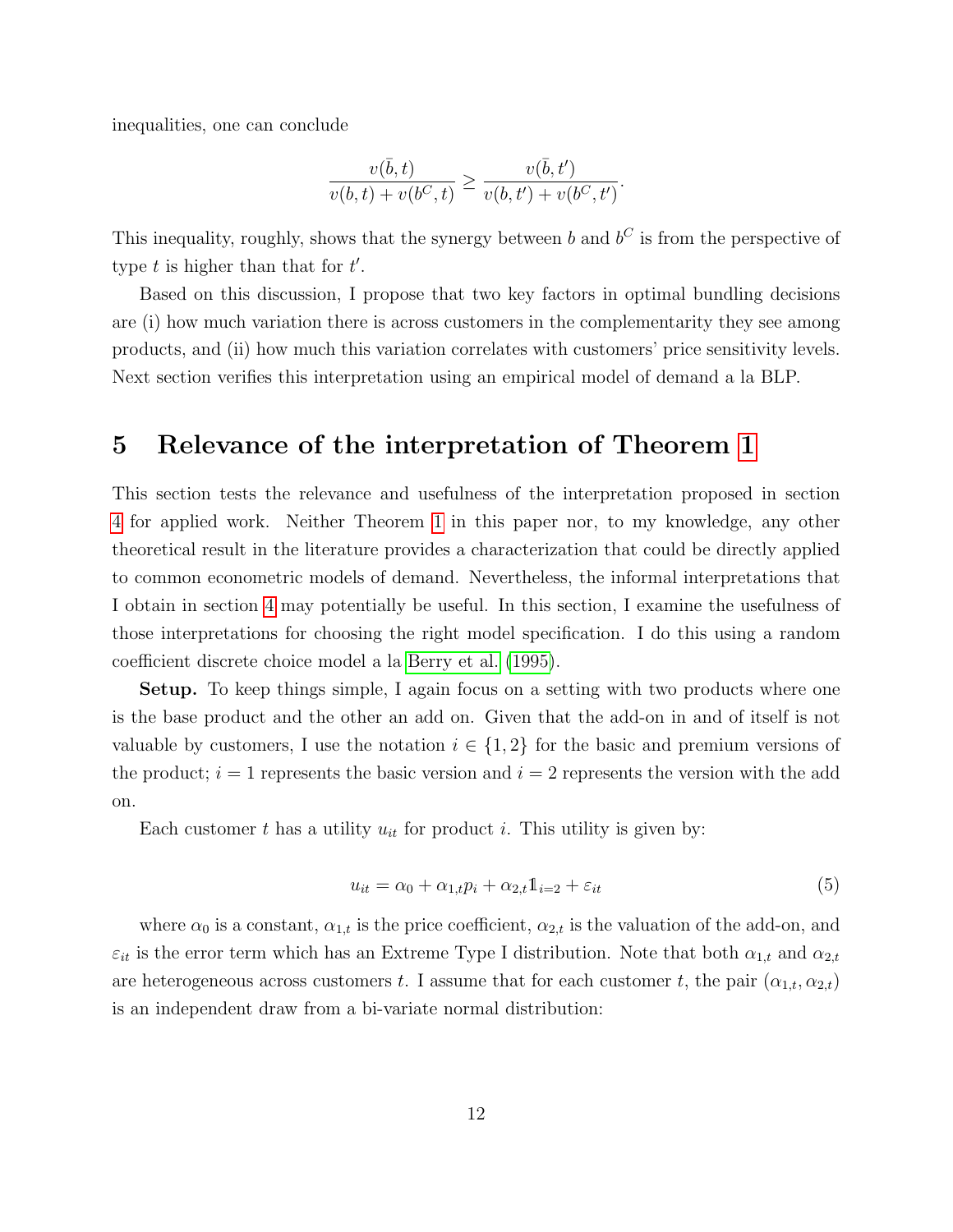$$
(\alpha_{1,t}, \alpha_{2,t}) \sim \left( (\mu_1, \mu_2), \begin{bmatrix} \sigma_1^2 & \sigma_1 \sigma_2 \rho \\ \sigma_1 \sigma_2 \rho & \sigma_2^2 \end{bmatrix} \right)
$$
 (6)

where  $\mu_1$  and  $\mu_2$  are the means,  $\sigma_1$  and  $\sigma_2$  are the standard deviations, and  $\rho$  is the correlation between the two coefficients.

Results. The question I study in this section is: when is it optimal for the firm to offer both products  $i = 1$  and  $i = 2$  to the market, and when is it optimal to offer only  $i = 2$ ? Unfortunately, Theorem [1](#page-7-3) does not directly apply to a market where the customers' preferences are given by  $u_{it}$ . Nevertheless, the interpretation proposed in section [4](#page-12-0) may be useful.

According to the interpretation provided in Section [4,](#page-12-0) there are two important objects when it comes to bundling decisions: (i) the variation across customers  $t$  the complementarity between products, and (ii) the correlation across customers between the complementarity level and the price sensitivity. In our BLP setting, these two concepts translates to parameters  $\sigma_2$  and  $\rho$  respectively.

Based on our theoretical results, we expect pure bundling to be optimal when:

- $\sigma_2$  is small, which means that the valuations for the add-on are so homogeneous that it makes sense to give the add on to all purchasing customers.
- $\rho$  is small (negative), which means more price sensitive customers (i.e., those with smaller, more negative  $\alpha_{1,t}$ ) will consider the add on to deliver a higher relative value on top of the basic product.

To verify whether the above interpretation derived from Theorem [1](#page-7-3) is indeed of relevance to the empirical context of this section, I simulate the optimal bundling decisions for the market described above. I use the following parameterization:  $\alpha_0 = 2.5$ ,  $\mu_1 = -2$ ,  $\sigma_1 = 1$ ,  $\mu_2 = 1.5$ . The remaining two parameters,  $\rho$  and  $\sigma_2$ , are left flexible; and the model is simulated for a range of these parameters. Figure [2](#page-15-0) shows the results.

As this figure depicts, and as the proposed intuition would suggest, bundling becomes optimal when  $\sigma_2$  decreases (i.e., when the population values the add on rather homogeneously) or when  $\rho$  increases (i.e., when more price sensitive customers have higher relative valuations for the add on). Both of these are suggestive that, in order to properly capture the economic forces involved in the optimal bundling decision, one would need to (i) allow for random effects in the valuation of the add on across potential customers, and (ii) allow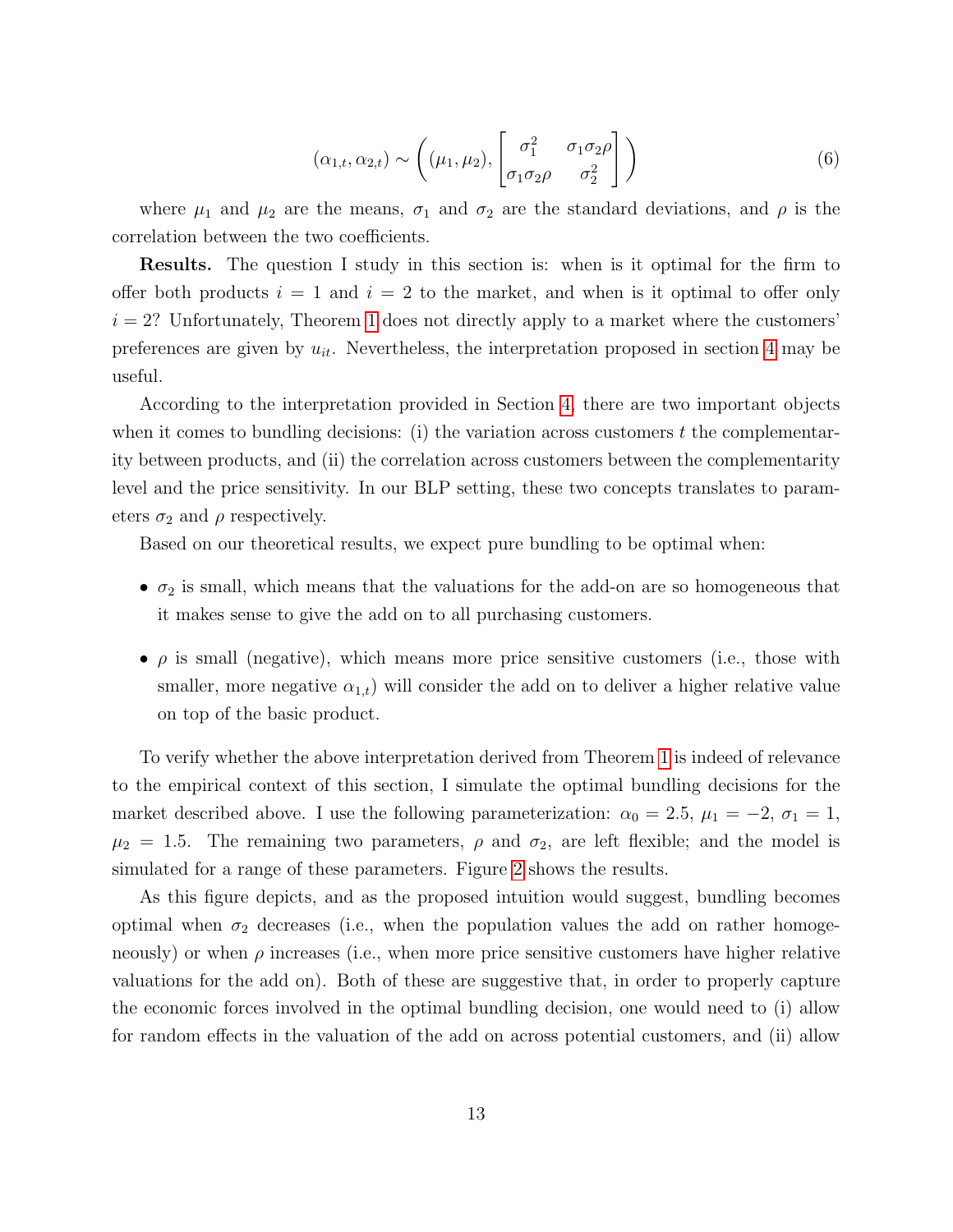<span id="page-15-0"></span>

Figure 2: Optimal bundling decision as a function of parameters  $\rho$  and  $\sigma_2$  when other parameters are fixed at  $\alpha_0 = 2.5$ ,  $\mu_1 = -2$ ,  $\sigma_1 = 1$ ,  $\mu_2 = 1.5$ . As expected, bundling becomes optimal when  $\sigma_2$  decreases (i.e., when the population values the add on rather homogeneously) or when  $\rho$  increases (i.e., when more price sensitive customers have higher relative valuations for the add on).

for correlation between the random effects for add-on value and price sensitivity. I close this section by making two concluding points.

First, as mentioned before, this simulation analysis does not *prove* that the observed direction in the relationship between the optimal bundling decision and  $\rho$  or  $\sigma_2$ . Though I have not been able to find parameters that would reverse the direction, its possibility is not ruled out.

The second point pertains to the relative importance of  $\sigma_2$  versus  $\rho$  in optimal bundling decisions. Figure [2](#page-15-0) suggests that there is a sense in which  $\sigma_2$  is more important than  $\rho$ . To see this, note that there are values for  $\sigma_2$  under which the optimal decision is bundling (or unbundling) regardless of what value  $\rho$  takes. The converse is not true, however; for any  $\rho$ , a large enough  $\sigma_2$  implies unbundling is optimal and a small enough  $\sigma_2$  will make bundling the optimal decision. The observation that a small (large) enough  $\sigma_2$  can always make bundling (unbundling) optimal has been confirmed under all other parameterizations of the model that I have examined. This latter point should, in my view, be considered good news for the empirical analysis of bundling decisions; because it implies that if empirically identifying the co-variation between  $\alpha_{2,t}$  and  $\alpha_{i,t}$  is not possible, then only capturing and identifying the variation in  $\alpha_{2,t}$  may provide a reasonable approximation of the optimal bundling decision.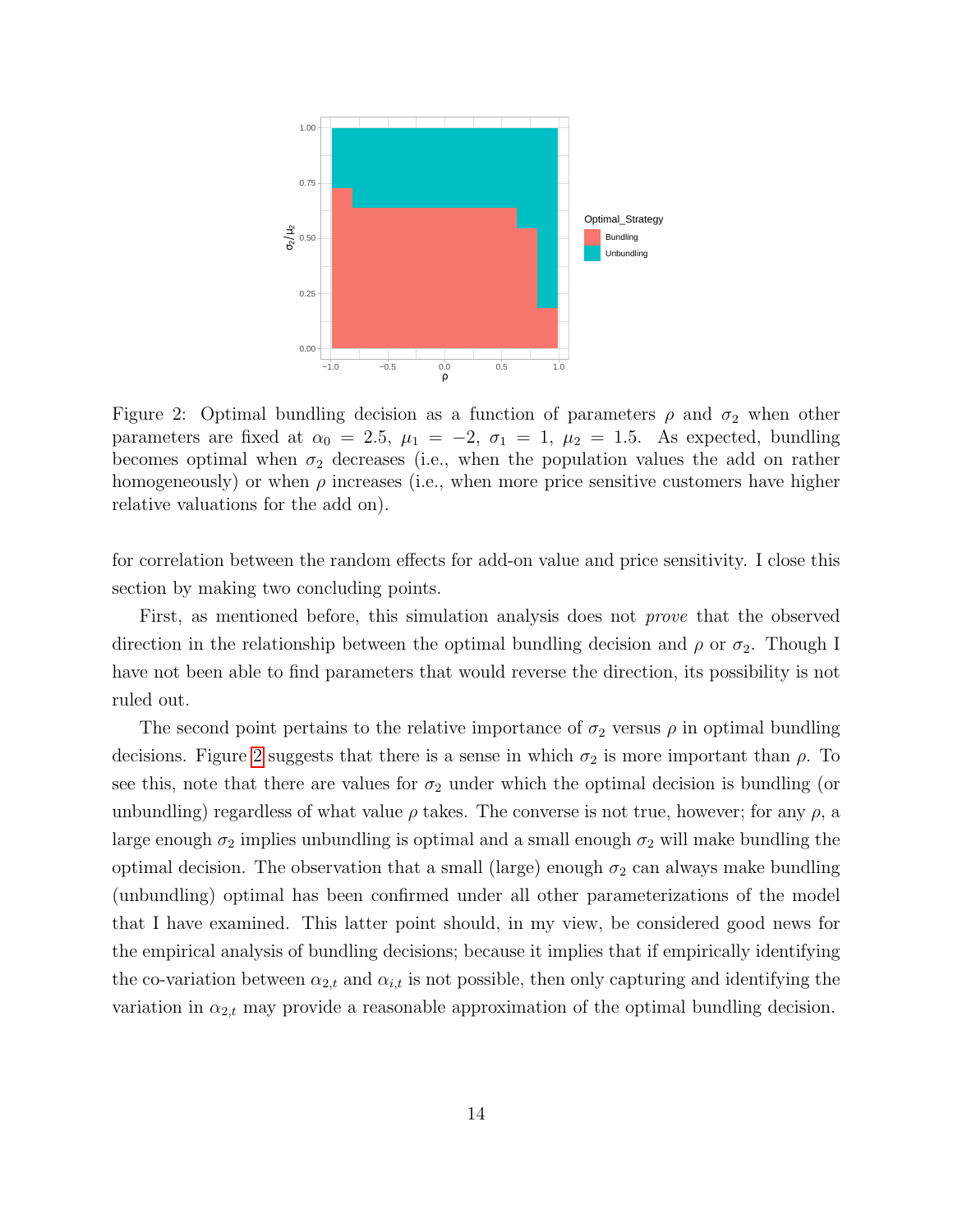### <span id="page-16-0"></span>6 Conclusion And Future Research

In this paper, I completed two tasks. First, under a set of assumptions, I provided (an almost) full characterization for the optimality of pure bundling.<sup>[7](#page-16-1)</sup> I showed that pure bundling is optimal if the optimal quantity sold for the pure bundle (if sold alone) is strictly larger than that for any sub-bundle. Conversely, pure bundling is sub-optimal if there is at least one smaller bundle whose optimal sales volume (if sold alone) strictly surpasses that of the full bundle.

Second, I used the characterization to arrive at an informal interpretation for when bundling is optimal. I argued that to know whether to unbundle products, a firm would need to know (i) the variability –across potential customers– in the complementarity level among the products offered, and (ii) how much this variability correlates with variability in price sensitivity. Finally, I showed the relevance of these interpretations to applied work using a simulation of a random-coefficient discrete choice demand models.

The work in this paper can be extended in multiple directions. First, it would be valuable to investigate alternative assumptions to [1](#page-6-1) through [5.](#page-7-2) In particular, it would be worth studying whether the main takeaways of this paper would hold under alternatives to monotonicity and complementarity. For instance, will bundling be so closely tied to sales volumes if products were substitutes instead of complements? If not, would there be any other notion that would fully characterize optimal bundling of substitute-able products in the same way that sales volumes do for complementary ones? Similar questions apply to the role of monotonicity: if instead of vertical differentiation, we had horizontal differentiation among consumers, would there be a criterion that, under some conditions, fully characterize optimal bundling in the same way that sales volumes do for vertically differentiated consumers?

Another useful direction for future research is one that–to the best of my knowledge–has received little or no attention in the literature in spite of its importance: characterizing necessary and sufficient conditions for bundling decisions in the context of widely used empirical models. Ideally, such work would shed light on how to choose the right model specification for studying bundling. To illustrate, the sales volume result in this paper, even if developed using an empirical model, would not be directly useful (same is true of ratio monotonicity results in [Haghpanah and Hartline](#page-17-1) [\(2019\)](#page-17-1); [Anderson and Dana Jr](#page-17-6) [\(2009\)](#page-17-6); [Salant](#page-18-8) [\(1989\)](#page-18-8); [De](#page-17-7)[neckere and Preston McAfee](#page-17-7) [\(1996\)](#page-17-7) and elasticity results in [Long](#page-18-0) [\(1984\)](#page-18-0); [Armstrong](#page-17-0) [\(2013\)](#page-17-0)). This is because, in order to directly evaluate the sales volume conditions, the econometrician

<span id="page-16-1"></span><sup>7</sup>As mentioned before, by replacing strict quasi-concavity of profits with strict concavity, we can bridge the small gap in the characterization and obtain if-and-only-if.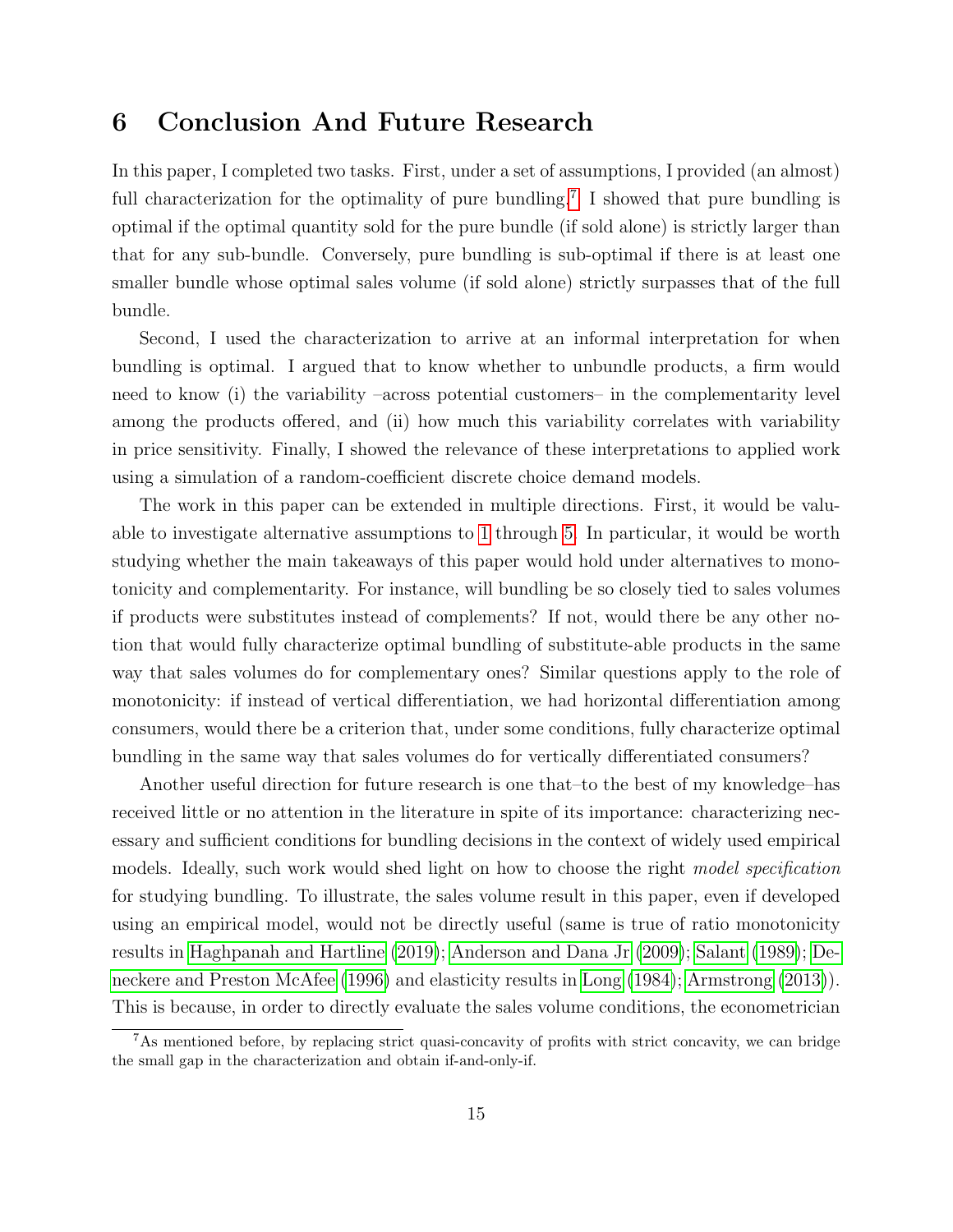needs an already-estimated model. But in that case, s/he can directly use the estimated model to obtain the optimal bundling decision. Therefore, a useful theoretical result should guide the empirical research process before, rather than after, the econometrician chooses the empirical specification. I expect this task to be difficult. This is because commonly used econometric models are set up to facilitate estimation rather than facilitate derivation of theoretical results on matters such as optimal bundling. Thus, absent such direct results on empirical models, using the "next best approach" taken by this paper may prove fruitful: (i) obtain full characterization for pure/mixed bundling decisions using a different model; (ii) obtain an economic interpretation for the developed theoretical result(s); (iii) verify the relevance and insightfulness of the interpretation by simulating on the applied model of interest.

### References

- <span id="page-17-3"></span>William James Adams and Janet L Yellen. 1976. Commodity bundling and the burden of monopoly. The quarterly journal of economics (1976), 475–498.
- <span id="page-17-6"></span>Eric T Anderson and James D Dana Jr. 2009. When is price discrimination profitable? Management Science 55, 6 (2009), 980–989.
- <span id="page-17-0"></span>Mark Armstrong. 2013. A more general theory of commodity bundling. Journal of Economic Theory 148, 2 (2013), 448–472.
- <span id="page-17-5"></span>Mark Armstrong. 2016. Nonlinear pricing. Annual Review of Economics 8 (2016), 583–614.
- <span id="page-17-2"></span>Steven Berry, James Levinsohn, and Ariel Pakes. 1995. Automobile prices in market equilibrium. Econometrica: Journal of the Econometric Society (1995), 841–890.
- <span id="page-17-7"></span>Raymond J Deneckere and R Preston McAfee. 1996. Damaged goods. Journal of Economics & Management Strategy 5, 2 (1996), 149–174.
- <span id="page-17-4"></span>Hanming Fang and Peter Norman. 2006. To bundle or not to bundle. The RAND Journal of Economics 37, 4 (2006), 946–963.
- <span id="page-17-1"></span>Nima Haghpanah and Jason Hartline. 2019. When Is Pure Bundling Optimal? Penn State University and Northwestern University (2019).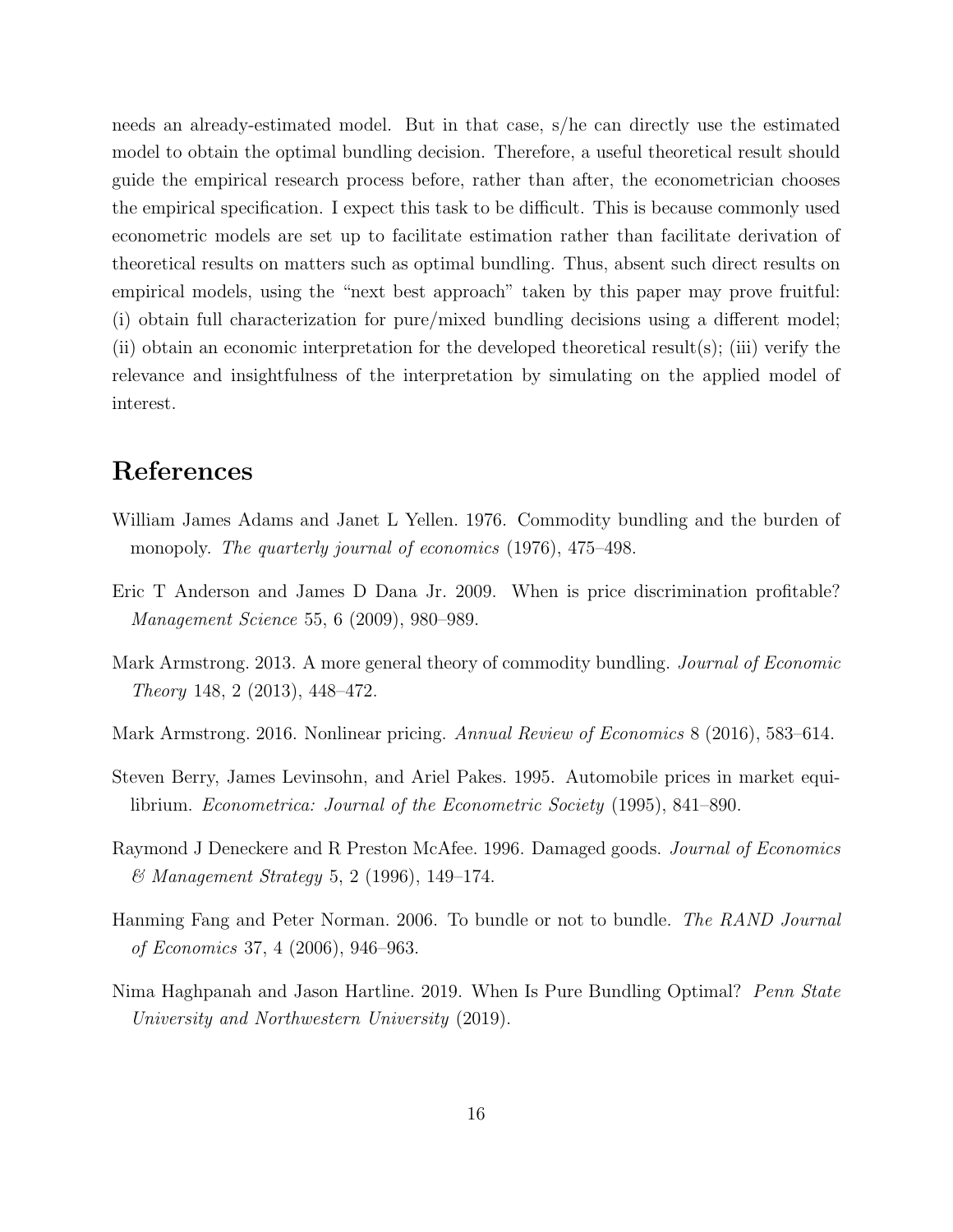- <span id="page-18-0"></span>John B Long. 1984. Comments on" Gaussian Demand and Commodity Bundling". The Journal of Business 57, 1 (1984), S235–S246.
- <span id="page-18-2"></span>R Preston McAfee, John McMillan, and Michael D Whinston. 1989. Multiproduct monopoly, commodity bundling, and correlation of values. The Quarterly Journal of Economics 104, 2 (1989), 371–383.
- <span id="page-18-3"></span>Domenico Menicucci, Sjaak Hurkens, and Doh-Shin Jeon. 2015. On the optimality of pure bundling for a monopolist. Journal of Mathematical Economics 60 (2015), 33–42.
- <span id="page-18-4"></span>Gregory Pavlov. 2011. Optimal mechanism for selling two goods. The BE Journal of Theoretical Economics 11, 1 (2011).
- <span id="page-18-8"></span>Stephen W Salant. 1989. When is inducing self-selection suboptimal for a monopolist? The Quarterly Journal of Economics 104, 2 (1989), 391–397.
- <span id="page-18-5"></span>Richard Schmalensee. 1984. Gaussian demand and commodity bundling. Journal of business (1984), S211–S230.
- <span id="page-18-1"></span>George J Stigler. 1963. United States v. Loew's Inc.: A note on block-booking. The Supreme Court Review 1963 (1963), 152–157.
- <span id="page-18-6"></span>Jidong Zhou. 2017. Competitive bundling. Econometrica 85, 1 (2017), 145–172.

<span id="page-18-7"></span>Jidong Zhou. 2019. Mixed Bundling in Oligopoly Markets. (2019).

### A Proof of Theorem [1](#page-7-3)

I start by some preliminary remarks, definitions, and lemmas.

<span id="page-18-9"></span>**Remark 1.** Suppose functions  $f_1(x)$ ,  $f_2(x)$  and  $f_1(x) + f_2(x)$  are all strictly quasi-concave over the interval [a, b]. Then either (i) arg max  $f_1 \leq \arg \max f_2$  or (ii)  $\arg \max f_1 \leq \arg \max (f_1 +$  $f_2$ ) will imply:

 $\arg \max f_1 \leq \arg \max (f_1 + f_2) \leq \arg \max f_2.$ 

The proof of this remark is left to the reader.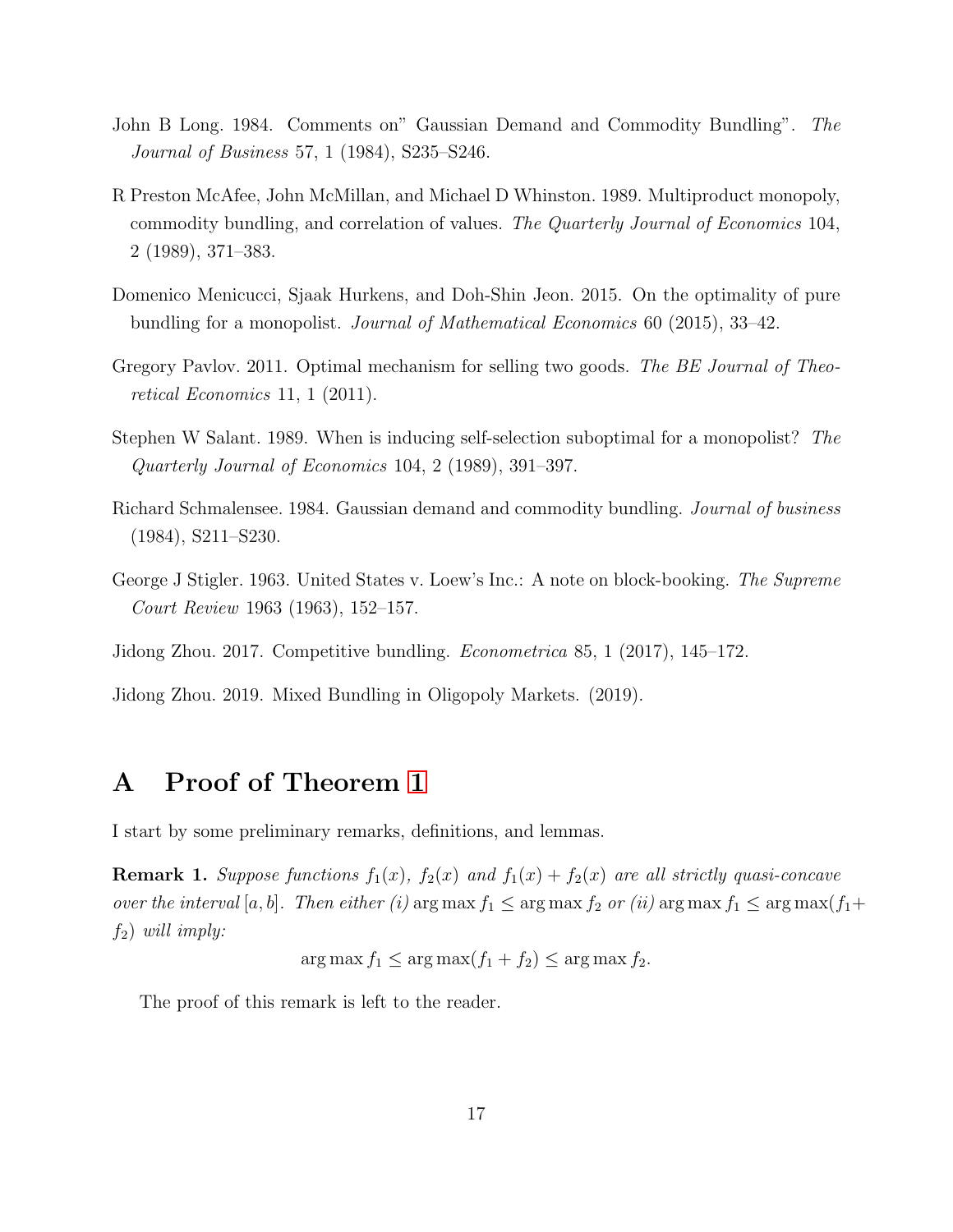**Definition 3.** For disjoint bundles b and b', denote by  $D^*(b|b')$  the "optimal quantity sold" of bundle b if all customers are already endowed with b' but no other bundle is offered by the firm. Formally,  $D^*(b|b')$  is defined as  $D(b|\{b\}, p^*_{b|b'}, b')$  where  $p^*_{b|b'}: \{b\} \to \mathbb{R}$  is effectively one real number, and it is chosen among other possible p so that  $\pi({b}, p|b')$  is maximized.

Next, I show that the problem of finding the optimal price for a bundle is equivalent to the problem of finding the right type  $t^*$  and sell to types  $t \geq t^*$ .

<span id="page-19-1"></span>**Definition 4.** Define by  $t^*(b|b')$  the largest t such that  $1 - F(t) \ge D^*(b|b')$ . Also, for simplicity, denote  $t^*(b|\emptyset)$  by  $t^*(b)$ .

<span id="page-19-0"></span>Lemma 3. Consider disjoint bundles b and b'. Suppose that all types are endowed with bundle b', and that the firm is selling only bundle b, optimally choosing  $p_{b|b'}^*$ . The set of types who will buy the product at this price is the interval  $[t^*(b|b'), 1]$ .

**Proof of Lemma [3.](#page-19-0)** Follows directly from monotonicity. Monotonicity implies that the optimal sales volume  $D^*(b|b')$  would be purchased by the highest types t with t weakly above some cutoff  $\hat{t}$ . Definition [4](#page-19-1) says that for the demand volume to equal  $D^*(b|b')$ , the cutoff  $\hat{t}$ has to equal  $t^*(b|b')$ . Q.E.D.

Lemma [3](#page-19-0) is important in that it shows the problem of choosing  $p_{b|b'}^*$  can equivalently be thought of as the problem of choosing  $t^*_{b|b'}$ . This allows us to set up the firm's problem based on t. Next definition introduces a necessary notation for this purpose.

<span id="page-19-3"></span>Definition 5. Consider disjoint bundles b and b'. Suppose that all potential customers have already been endowed with b', and that the firm is to sell only bundle b. By  $\pi_b(t|b')$  denote the profit to the firm if it chose a price for bundle b such that all types  $t' \geq t$  would purchase bundle b. More formally:

$$
\pi_b(t|b') = \pi(\{b\}, v(b, t|b')|b')
$$

<span id="page-19-2"></span>**Lemma 4.**  $\pi_b(t|b')$  is strictly quasi-concave in t.

**Proof of Lemma [4.](#page-19-2)** Suppose  $\pi_b(t|b')$  is not quasi-concave in t. This means there are  $t_1 < t_2 < t_3$  such that  $\pi_b(t_2|b') \le \min(\pi_b(t_1|b'), \pi_b(t_3|b'))$ . Then construct  $p_1, p_2$  and  $p_3$  from  $t_1, t_2$  and  $t_3$  according to the procedure in definition [5.](#page-19-3) That is, set  $p_i = v(b, t|b')$  for each i. Monotonicity puts  $p_2$  strictly between  $p_1$  and  $p_3$ . Note that for these prices, we have:

$$
\pi({b}, p_2|b') \le \min(\pi({b}, p_1|b'), \pi({b}, p_3|b'))
$$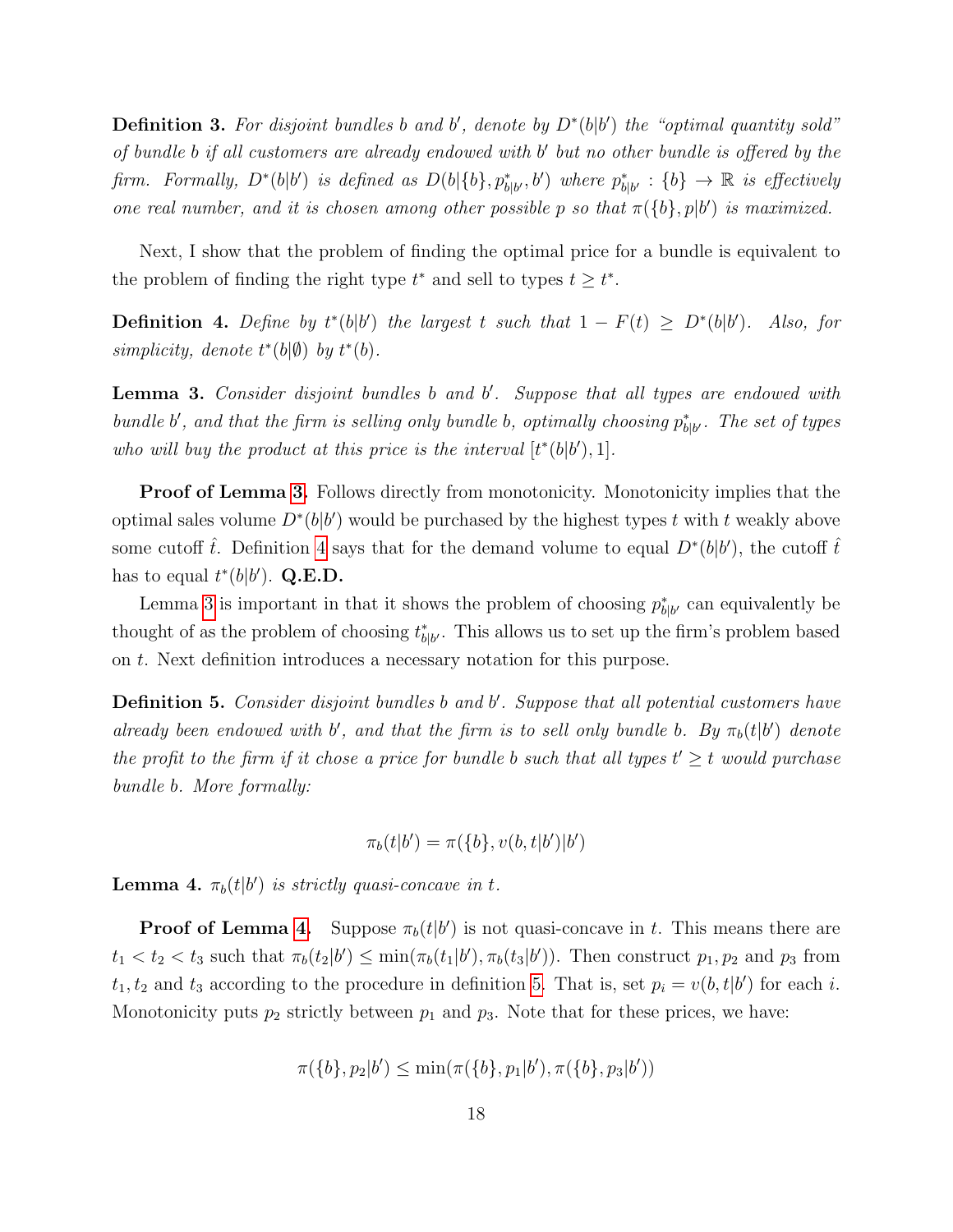which violates the quasi-concavity assumption in  $p$ . Q.E.D.

With the above definitions and lemmas in hand, we are ready to prove the main theorem. I start by the necessity condition (i.e., the condition that  $D^*(\bar{b}) \ge D^*(b)$  for all b is necessary for pure bundling to optimal).

**Proof of necessity.** We want to show that if there is some b such that  $D^*(b) > D^*(\bar{b})$ , then pure bundling is sub-optimal. Specifically, I show that offering bundles b and  $b^C = \bar{b} \setminus b$ would be strictly more profitable to the firm compared to offering  $\bar{b}$  alone. The argument follows.

<span id="page-20-0"></span>Lemma 5.  $D^*(b) > D^*(\bar{b})$  implies  $D^*(b) > D^*(b^C|b)$ .

**Proof of Lemma [5.](#page-20-0)** Suppose, on the contrary, that  $D^*(b) \le D^*(b^C|b)$ . This means  $t^*(b) \geq t^*(b^C|b)$ . We know:

$$
t^*(b) = \arg\max_t \pi_b(t)
$$

and

$$
t^*(b^C|b) = \arg\max_t \pi_{b^C}(t|b).
$$

Also, given definition [4,](#page-19-1) it is straightforward to verify that:

$$
\pi_{\bar{b}}(t)\equiv\pi_{b^C}(t|b)+\pi_{b}(t)
$$

By strict quasi-concavity of all profits in  $t$  and by remark [1,](#page-18-9) it has to be that the argmax of  $\pi_{\bar{b}}(t)$  falls in between the argmax values  $t^*(b^C|b)$  and  $t^*(b)$ . Therefore, we get:  $t^*(\bar{b}) \leq t^*(b)$ , which implies  $D^*(b) \leq D^*(\bar{b})$ , contradicting a premise of the lemma. Q.E.D.

<span id="page-20-1"></span>**Lemma 6.** Selling  $D^*(b^C|b)$  units of bundle  $b^C$  along with  $D^*(b)$  units of bundle b would be strictly more profitable to the firm compared to selling  $D^*(\bar{b})$  units of the full bundle alone.

**Proof of Lemma [6.](#page-20-1)** In order to complete this proof, I first introduce a modified problem for the firm.

*Modified Firm Problem:* Suppose the firm is to choose the optimal set  $B^*$  of bundles and optimal prices  $p^*$  under the following conditions:

- The set  $B^*$  can only be constructed from members of  $\{\emptyset, b, b^C, \overline{b}\}.$
- The valuation function is  $\tilde{v}$  rather than v. The function  $\tilde{v}$  over the set  $\{\emptyset, b, b^C, \bar{b}\}$  is defined by: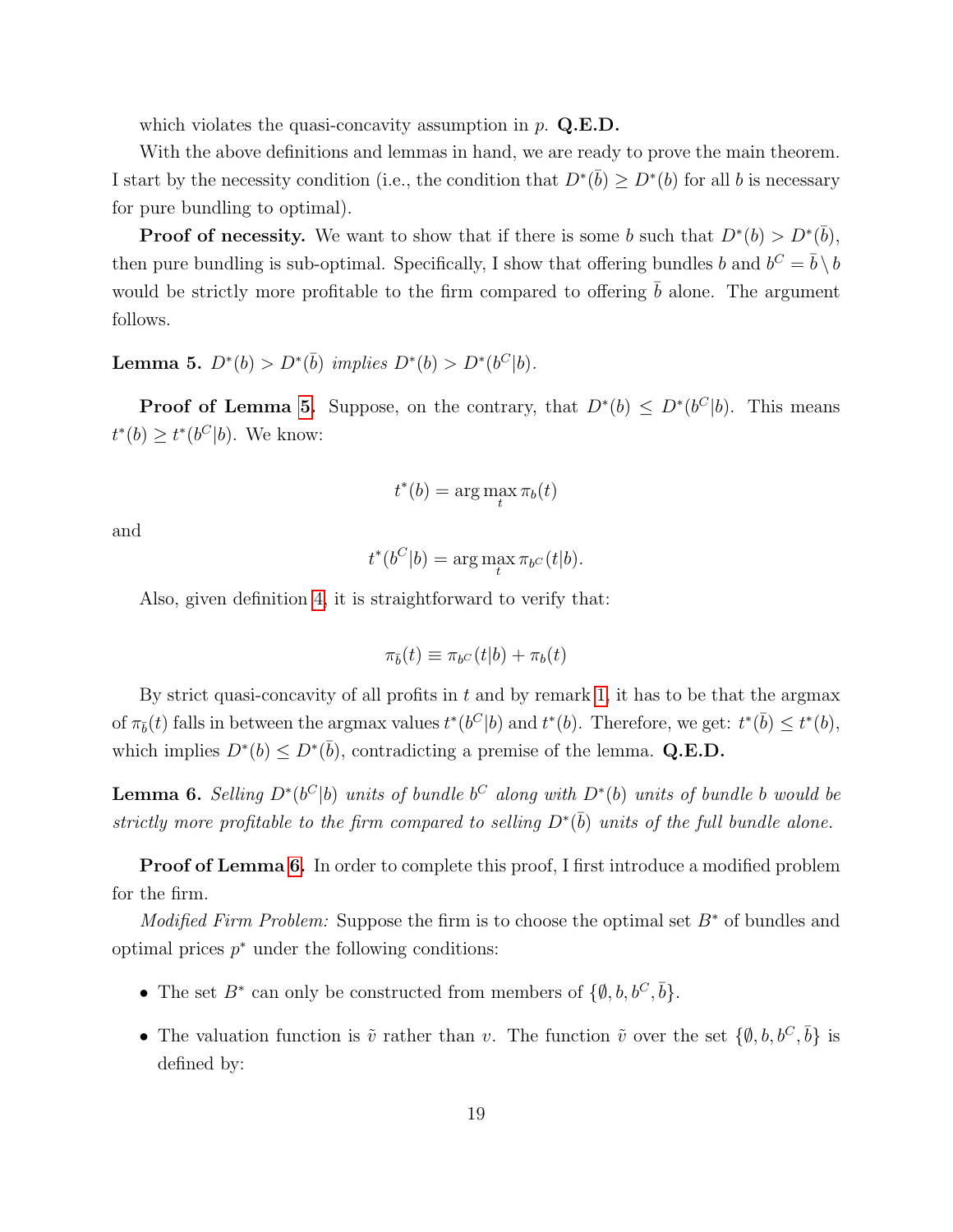$$
\forall t : \begin{cases} \tilde{v}(\emptyset, t) = v(\emptyset, t) = 0, \\ \tilde{v}(b, t) = v(b, t) \\ \tilde{v}(b^C, t) = v(b^C, t|b) \\ \tilde{v}(\bar{b}, t) = v(\bar{b}, t) = \tilde{v}(b, t) + \tilde{v}(b^C, t) \end{cases}
$$

 $\lambda$ 

The only bundle for which  $\tilde{v}$  deviates from v is  $b^C$ . By this construction, there is no complementarity or substitution between b and  $b^C$  under  $\tilde{v}$ . Also note that  $\tilde{v}$  is always greater than or equal to v. Finally note that  $\tilde{v}$  inherits monotonicity and quasi-concavity.

Denote the profit and demand functions under the modified problem by  $\tilde{\pi}(\cdot)$  and  $D(\cdot)$ respectively.

The rest of the proof of the necessity conditions of Theorem [1](#page-7-3) is organized as follows. I first make a series of claims (without proving them) about the optimal solution to the modified problem and its relationship with the optimal solution to the original problem. Then I use these claims to prove the necessity conditions of the theorem. Finally, I go back providing the proofs to these claims.

<span id="page-21-0"></span>**Claim 1.** Consider the modified problem. Denote  $B^1 = \{b, b^C\}$ . Also denote by  $\tilde{p}^{1,*}$  the optimal pricing strategy given  $B^1$  under the modified problem. Similarly, construct  $B^2 = {\overline{b}}$ and  $\tilde{p}^{2,*}$ . Then, the following is true:

$$
\tilde{\pi}(B^1, \tilde{p}^{1,*}) > \tilde{\pi}(B^2, \tilde{p}^{2,*})
$$

<span id="page-21-2"></span>Claim 2. Consider the original problem  $(i.e.,$  under value function  $v$ ). Construct the set  $B<sup>1</sup> = \{b, b<sup>C</sup>\}$ , the same way as in the previous claim. Also denote by  $p<sup>1,*</sup>$  the optimal pricing strategy given  $B^1$  under the original problem. Then one can show that  $p^{1,*} = \tilde{p}^{1,*}$  and:

$$
\pi(B^1, p^{1,*}) = \tilde{\pi}(B^1, \tilde{p}^{1,*})
$$

<span id="page-21-1"></span>**Claim 3.** Consider the original problem (i.e., under value function v). Set  $B^2 = {\bar{b}}$ , the same way as in claim [1.](#page-21-0) Also denote by  $p^{2,*}$  the optimal pricing strategy given  $B^2$  under the original problem. Then one can show that  $p^{2,*} = \tilde{p}^{2,*}$  and:

$$
\pi(B^2, p^{2,*}) = \tilde{\pi}(B^2, \tilde{p}^{2,*})
$$

Together, claims [1](#page-21-0) through [3](#page-21-1) yield: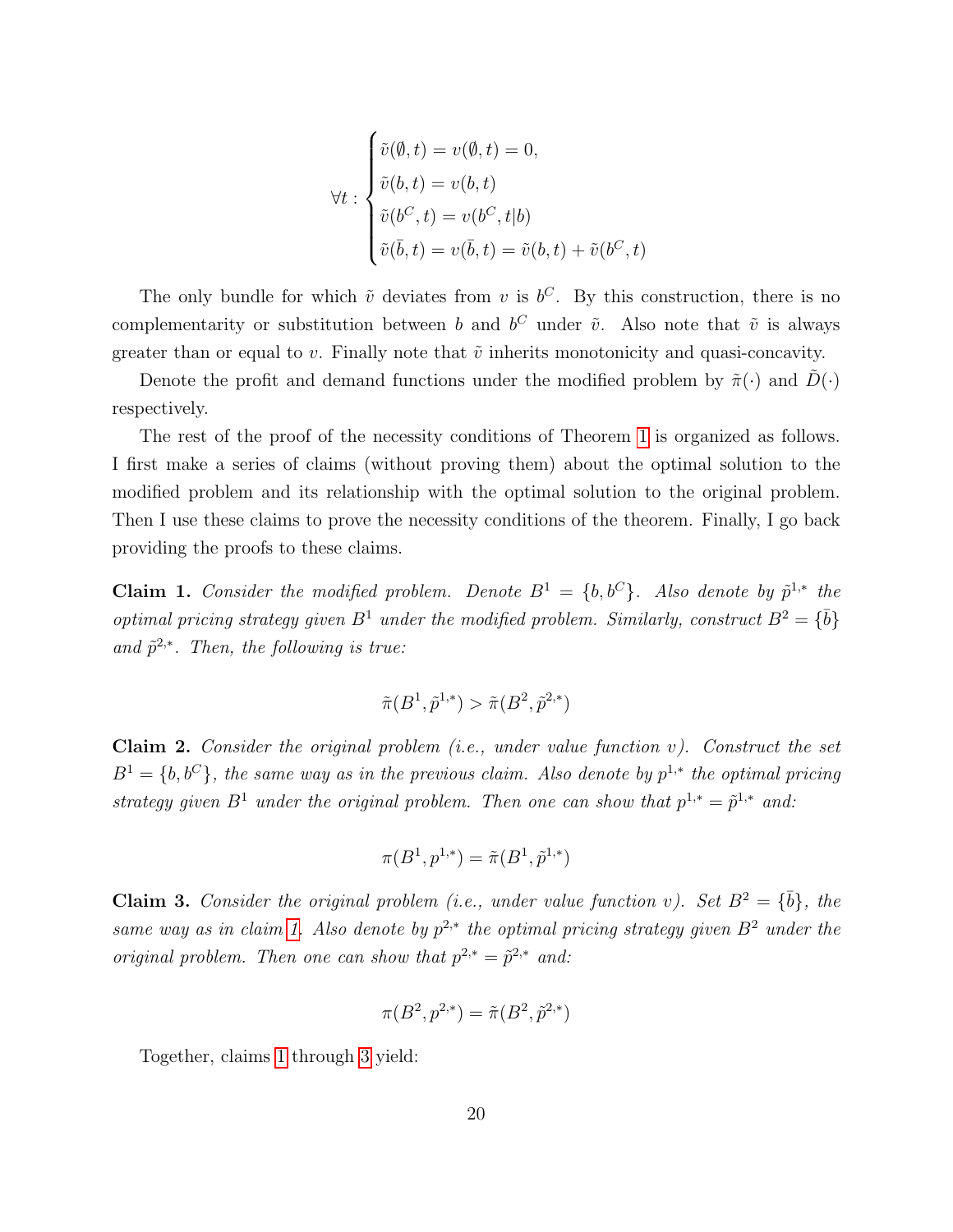$$
\pi(B^2,p^{2,*})<\pi(B^1,p^{1,*})
$$

This completes the proof of the necessity conditions of the theorem, provided that claims [1](#page-21-0) through [3](#page-21-1) are correct. That is, it is optimal for the firm to offer  $B^1, p^{*,1}$ , which will lead types  $t^*(b^C|b)$  and above to buy both of the bundles and form  $\bar{b}$ , and types in the interval  $[t<sup>*</sup>(b), t<sup>*</sup>(b<sup>C</sup>|b))$  to buy only *b*.

Next, I show claims [1](#page-21-0) through [3](#page-21-1) indeed hold.

**Proof of Claim [1.](#page-21-0)** Recall that under valuations  $\tilde{v}$ , the two products are independent of each other. Therefore, for bundling strategy  $B<sup>1</sup>$ , the firm will choose the optimal prices for b and b<sup>C</sup> separately. This will lead to selling  $D^*(b^C|b)$  units of b<sup>C</sup> and  $D^*(b)$  units of b under optimal pricing.[8](#page-22-0)

Also recall that under  $\tilde{v}(\bar{b}, t) = v(\bar{b}, t)$  for all t. Therefore, under the modified problem and under  $B^2$ , the optimal price  $p^{2,*}$  will be one that leads to exactly  $D^*(\bar{b})$  units sold.

Note that given monotonicity and the independence feature of  $\tilde{v}$ , the firm could replicate using  $B<sup>1</sup>$  any strategy that it can implement with  $B<sup>2</sup>$ . In particular, the firm could replicate the profit from  $(B^2, p^{2,*})$  using  $B^1$  by setting prices  $p(b)$  and  $p(b^C)$  such that each product sells exactly  $D^*(\bar{b})$  unit of b and  $D^*(\bar{b})$  units of  $b^C$ . This will yield exactly the profit of  $\tilde{\pi}(B^2, \tilde{p}^{2,*})$ . But we know at least one of these quantities sold is sub-optimal. This is because, by lemma [5,](#page-20-0) we have  $D^*(b^C|b) < D^*(b)$ . Therefore, by selling  $D^*(\bar{b})$  units for b and  $b^C$ , at least one of the quantities will be strictly sub-optimal.. This finishes the proof of this claim. Q.E.D.

**Proof of Claim [2.](#page-21-2)** To see why this claim is true, consider bundling strategy  $B^1$  under the original problem. Assume the firm sets  $p^{1,*}$  to be equal to  $\tilde{p}^{1,*}$ . It is straightforward to verify that the demand volumes for b and  $b^C$  in these conditions will be exactly equal to those under the modified problem when the firm strategy is  $(B^1, \tilde{p}^{1,*})$ . Therefore, the firm can achieve  $\tilde{\pi}(B^1, \tilde{p}^{1,*})$  under the original problem.

Next, I show that the firm cannot achieve more than  $\tilde{\pi}(B^1, \tilde{p}^{1,*})$  under the original problem by choosing other values for  $p(b)$  and  $p(b^C)$ . To see this, consider two cases regarding the firm's pricing strategy:

Case 1. If the firm sets  $p(b)$  and  $p(b^C)$  in a way that  $\tilde{D}(b) \geq \tilde{D}(b^C)$ , the firm will get the exact same demand volumes for the two bundles under the original problem as it would

<span id="page-22-0"></span><sup>&</sup>lt;sup>8</sup>Note that independent values of b and  $b^C$  under  $\tilde{v}$  would not generally imply that the firm would optimally unbundle and set the optimal prices for b and  $b^C$  separately. An clear example of when the firm strictly prefers pure bundling over selling b and  $b^C$  separately is [Adams and Yellen](#page-17-3) [\(1976\)](#page-17-3). Nevertheless, under monotonicity, one can indeed show that independence of values leads to optimality of unbundling and independence of optimal prices from each other. The proof of this is straightforward and left to the reader.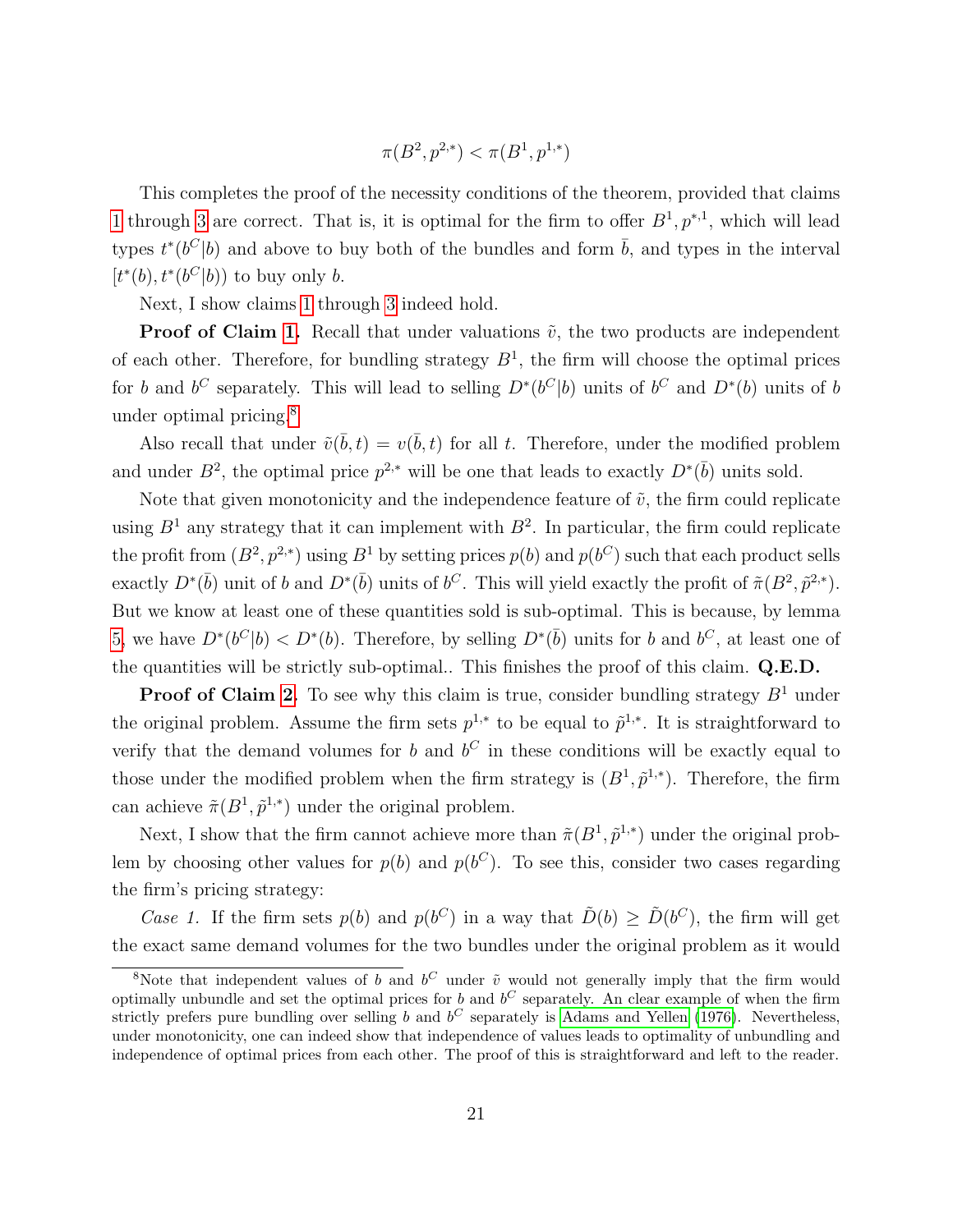under the modified one. Hence, the firm will also get the exact same profits under the two problems with such prices:  $\pi(B^1, p) = \tilde{\pi}(B^1, p)$ .

Case 2. If, however, the firm sets  $p(b)$  and  $p(b^C)$  such that  $\tilde{D}(b) < \tilde{D}(b^C)$ , then by the construction of  $\tilde{v}$  from v and by the complementarity property of v, we have  $D(b^C) \leq \tilde{D}(b^C)$ . This, in turn, due to complementarity, will lead to  $D(b) \leq \tilde{D}(b)$ . Under these conditions, any pricing strategy such that  $p(b) \geq \sum_{i \in b} c_i$  and  $p(b^C) \geq \sum_{i \in b} c_i$  will lead to  $\pi(B^1, p) \leq \tilde{\pi}(B^1, p)$ .

Therefore, for all pricing strategies with non-negative profit (which include all the candidates for  $p^{1,*}$ ) we have  $\pi(B^1, p) \leq \tilde{\pi}(B^1, p)$ . This, combined with the fact that  $\tilde{p}^{1,*}$  delivers the exact same profit under  $v$  as it does under  $\tilde{v}$  (where it is the unique optimum,) implies that  $\tilde{p}^{1,*}$  also uniquely maximizes  $\pi(B^1, p)$  over different possible p. Q.E.D.

**Proof of Claim [3.](#page-21-1)** Note that  $v(\bar{b}, t) = \tilde{v}(\bar{b}, t)$  for all t. Therefore, optimizing the price of b under v and  $\tilde{v}$  is identical, implying this claim. Q.E.D.

Given the proofs of the claims, the proof of the if side of the theorem is now complete. Q.E.D.

Next, I turn to the proof of the sufficiency conditions (i.e., that  $D^*(\bar{b}) > \max_{b \in \mathcal{B} \setminus {\{\bar{b}\}}} D^*(b)$ implies that pure bundling is optimal).

Proof of sufficiency. I start with some lemmas.

**Proof of Lemma [2](#page-9-1) from the main text.** Suppose, on the contrary, that  $\beta(t|B, p) \subset$  $\beta(t'|B, p)$ . for some  $t' < t$ . That is:

$$
\tilde{\beta} \triangleq \beta(t|B, p) \setminus \beta(t'|B, p) \neq \emptyset
$$

I demonstrate that we can arrive at a contradiction by showing that type  $t'$ , when endowed with  $\beta(t', B, p)$ , would have the incentive to buy  $\tilde{\beta}$ . Formally, I show:

<span id="page-23-2"></span>
$$
v(\tilde{\beta}, t'|\beta(t'|B, p)) \ge \Sigma_{i \in \tilde{\beta}} p(i)
$$
\n<sup>(7)</sup>

To see this, first note that by construction, type  $t$ , conditional on being endowed with  $\beta(t'|B, p)$ , would find it optimal to purchase  $\tilde{\beta}$  in order to obtain  $\beta(t|B, p)$ . Formally:

<span id="page-23-0"></span>
$$
v\left(\tilde{\beta},t|\beta(t'|B,p)\right) \ge \Sigma_{i \in \tilde{\beta}}p(i)
$$
\n(8)

By monotonicity and  $t' > t$ , we get:

<span id="page-23-1"></span>
$$
v\left(\tilde{\beta}, t'|\beta(t'|B, p)\right) \ge v\left(\tilde{\beta}, t|\beta(t'|B, p)\right) \tag{9}
$$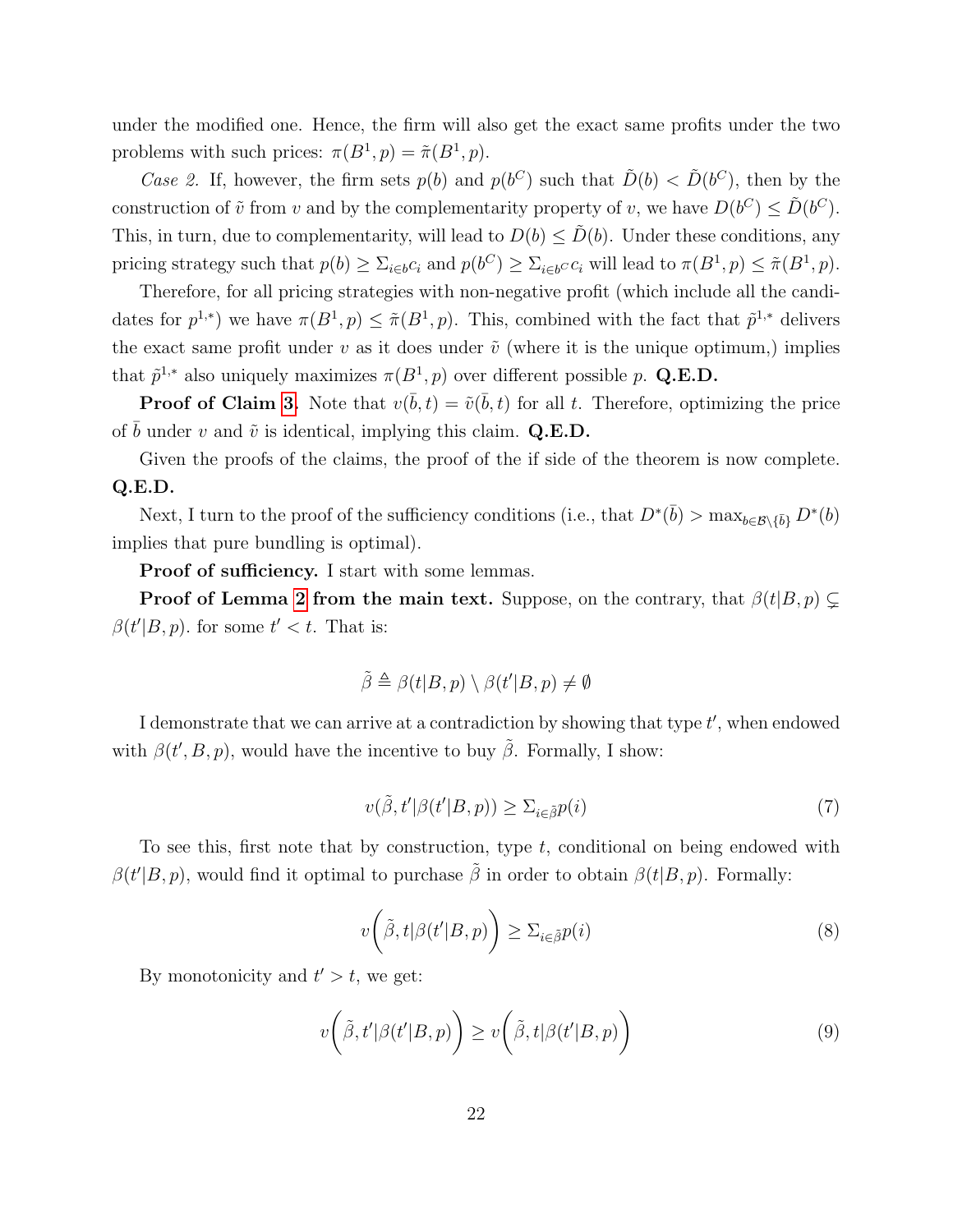Together, inequalities [8](#page-23-0) and [9](#page-23-1) imply inequality [7,](#page-23-2) completing the proof of the lemma. Q.E.D.

<span id="page-24-0"></span>**Lemma 7.** Under assumptions [1](#page-6-1) through [4,](#page-7-5) and under firm optimal strategy  $(B^*, p^*)$ , there is a customer t such that  $\beta(t|B^*, p^*) = \bar{b}$ .

**Proof of Lemma [7.](#page-24-0)** Assume, on the contrary that no type t purchases  $\overline{b}$  under the optimal firm behavior. I show we can reach a contradiction. In paricular, I show that type  $t = 1$  not purchasing b leads to a contradiction.

Assume  $\bigcup_{t\in[0,1]}\beta(t|B^*,p^*)\neq\overline{b}$ . That is, if we denote  $\bigcup_{t\in[0,1]}\beta(t|B^*,p^*)$  by b, then  $b^C\neq\emptyset$ . One can show that:

<span id="page-24-1"></span>
$$
v(b^c, 1) > \sum_{i \in b^c} c_i \tag{10}
$$

To see why [\(10\)](#page-24-1) is true, note that by complementarity:

<span id="page-24-2"></span>
$$
v(b^c, 1) \ge \sum_{i \in b^C} v(\{i\}, 1) \tag{11}
$$

Also, by the fact that for each i there is some t with  $v(\{i\},t) > c_i$ , and by monotonicity, we have

<span id="page-24-3"></span>
$$
\sum_{i \in b} cv(\{i\}, 1) > \sum_{i \in b} cc_i \tag{12}
$$

Together, inequalities [11](#page-24-2) and [12](#page-24-3) imply inequality [10.](#page-24-1)

Given [10,](#page-24-1) and given that we are assuming no customer is buying any product within  $b^C$ , the firm can (i) drop from  $B^*$  any bundle that includes any element of  $b^C$ , and (ii) then introduce  $b^C$  at the price of  $v(b^C, 1)$ . This move will lead at least type 1 to purchase the bundle, which is profitable to the firm. Also, this move will not hurt the profit of the firm by leading customers to not purchase bundles they bought before the introduction of  $b^C$ . This is because, for any type  $t$ , there are two cases. Case 1- type  $t$  will not buy newly introduced  $b^C$ : in this case her preferences over other bundles, and hence her purchase decisions on other bundles remain unchanged. Case 2- type t does buy  $b^C$ : in this case, by complementarity, the valuations by  $t$  of all of the other product  $t$  has bought increases, which means  $t$  will still buy those other products.

Therefore, we showed that if no type purchases  $\bar{b}$  under  $(B^*, p^*)$ , there will be a contradiction. This completes the proof of the lemma. Q.E.D.

In light of lemma [7,](#page-24-0) the following two corollaries of lemma [2](#page-9-1) are useful.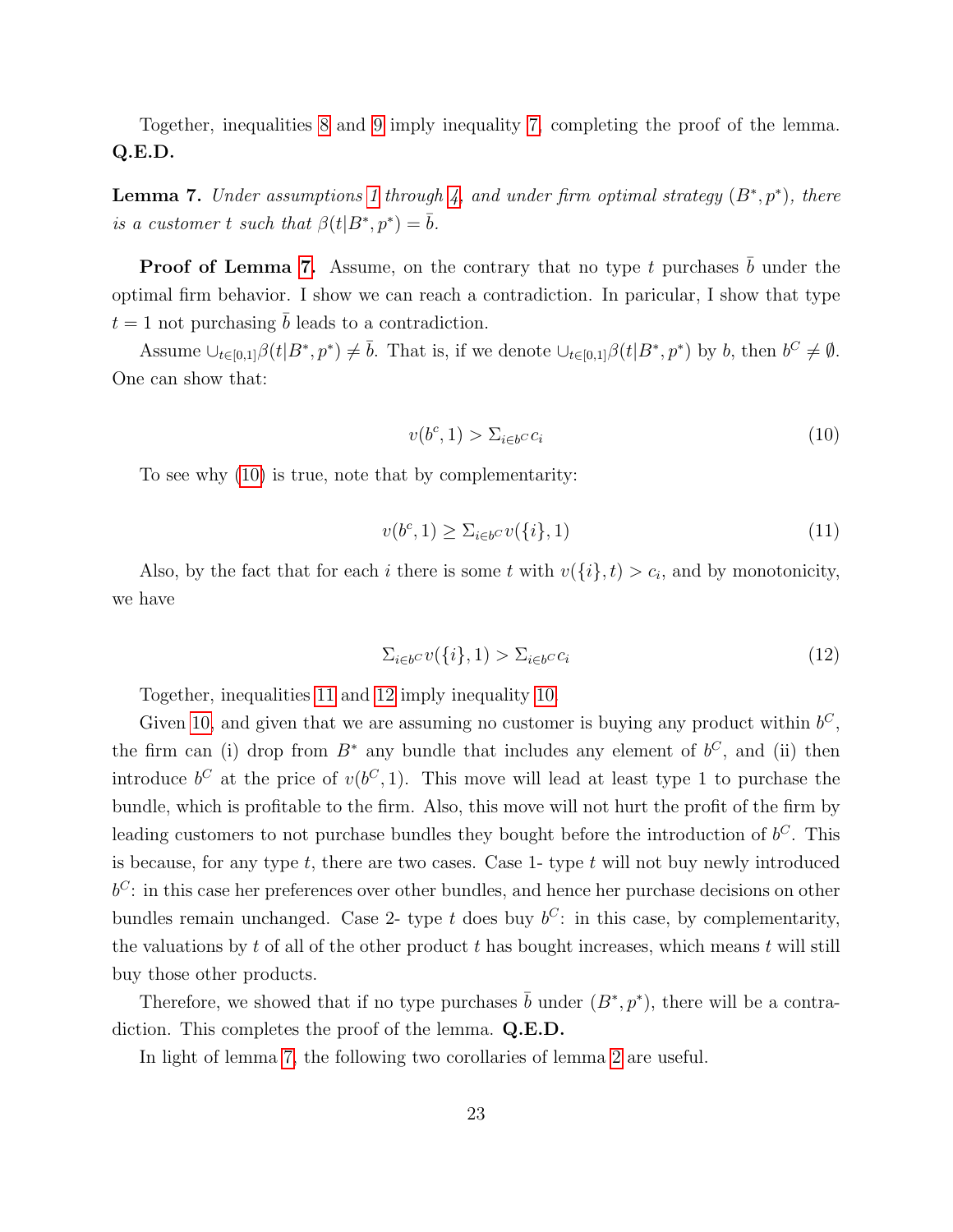<span id="page-25-0"></span>**Corollary 1.** Under any  $(B, p)$ , the set of types to for which  $\beta(t|B, p) = b$  takes the form of  $[t_1, 1]$  for some  $t_1 < 1$ .

<span id="page-25-1"></span>**Corollary 2.** Under any  $(B, p)$ , the set of types to for which  $\beta(t|B, p) = \emptyset$  takes the form of  $[0, t_2)$  for some  $t_2 < 1$ .

With these lemmas in hand, I next turn to the proof of the sufficiency conditions. The strategy is, again, contrapositive.

Assume on the contrary that we have, at the same time: (i)  $\forall b : D^*(b) \le D^*(\overline{b})$  and (ii) the firm's optimal strategy does not involve pure bundling. This latter statement implies that the set of all distinct bundles chosen by customers under  $(B^*, t^*)$  includes members other than  $\emptyset$  or  $b$ . Formally, if we denote

$$
\beta^* = \{b | \exists t : \beta(t | B^*, p^*) = b\}
$$

then  $\beta^* \setminus \{\emptyset, \bar{b}\}\neq \emptyset$ . In other words, our contrapositive assumption implies that  $t_1$  in corollary [1](#page-25-0) is stictly larger than  $t_2$  in corollary [2.](#page-25-1)

Then, note that by corollary [1](#page-25-0) and the continuity assumption, there is some bundle  $b_1 \in \beta^* \setminus \{\emptyset, \overline{b}\}\$  such that for  $t'_1$  close enough to but smaller than  $t_1$ , we have:

<span id="page-25-4"></span>
$$
\forall t \in [t'_1, t_1) : \beta(t|B^*, p^*) = b_1 \tag{13}
$$

Also, by corollary [2](#page-25-1) and the continuity assumption, there is some bundle  $b_2 \in \beta^* \setminus \{\emptyset, \overline{b}\}\$ such that for  $t_2'$  close enough to but larger than  $t_2$ , we have:

$$
\forall t \in [t_2, t_2'] : \beta(t|B^*, p^*) = b_2 \tag{14}
$$

The rest of the proof of the sufficiency conditions of the theorem is organized as follows. I first make a series of claims (without proving them). Next I use the claims to prove the sufficiency conditions of the theorem. Finally, I will return to the proofs of the claims.

### <span id="page-25-2"></span>Claim 4.  $t^*(b_1^C|b_1) = t_1$ .

In words, claim [4](#page-25-2) says that the set of customers who purchase the full bundle  $\beta(t|B^*,p^*)$  =  $\bar{b}$  under the firm optimal strategy  $(B^*, p^*)$  is the same as those who purchase  $b_1^C$  and construct the full bundle if (i) everyone is endowed with  $b_1$  and (ii) the firm offers only  $b_1^C$ , pricing it optimally.

<span id="page-25-3"></span>Claim 5.  $t^*(b_2) = t_2$ .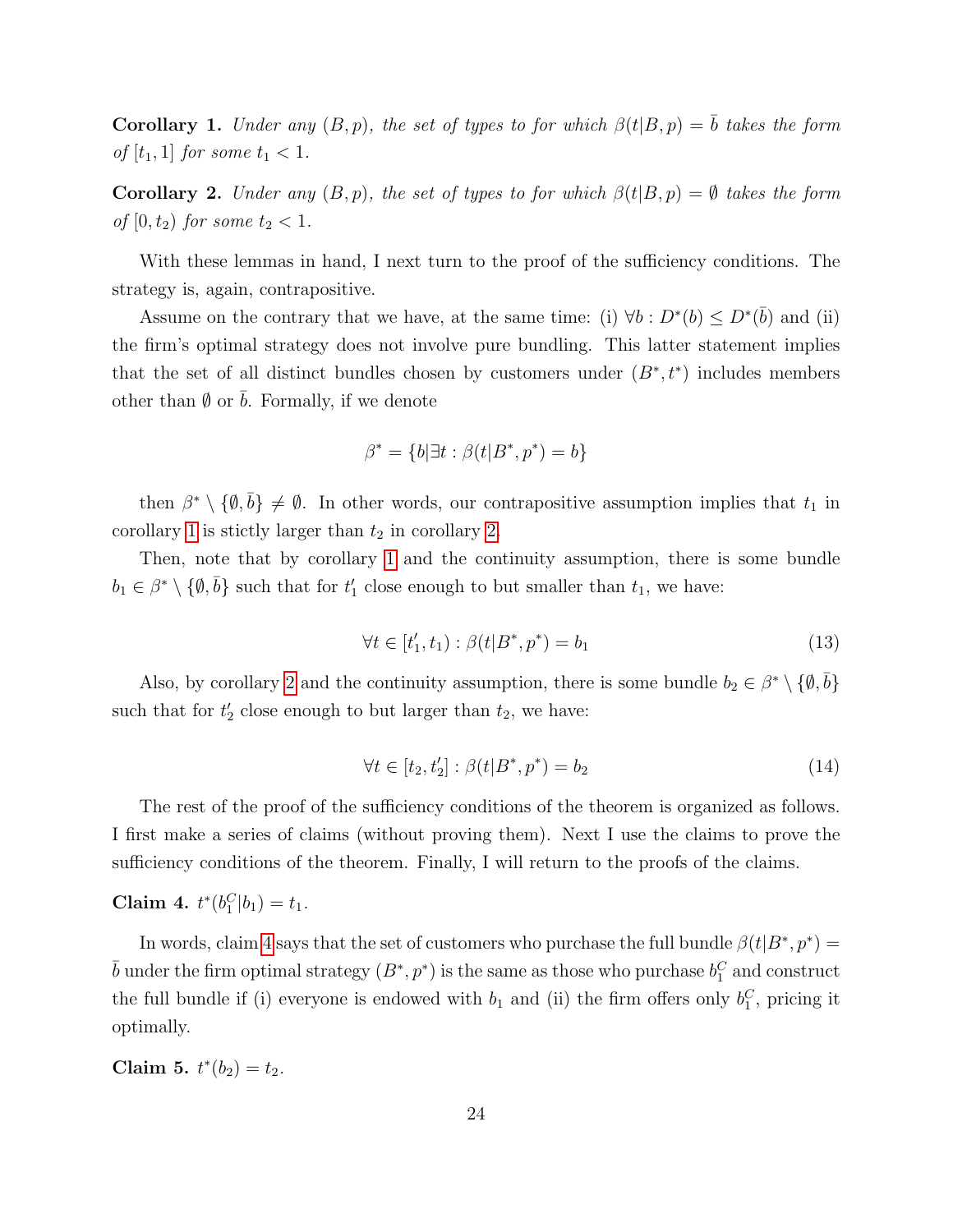Claim [5](#page-25-3) says that the set of customers who purchase  $b_2$  under the firm optimal strategy  $(B^*, p^*)$  is the same as those who purchase  $b_2$  if the firm offers only  $b_2$  and prices it optimally.

Next, note that the assumption  $D^*(\bar{b}) > D^*(b_2)$ , combined with monotonicity and claim [5,](#page-25-3) implies  $t^*(\bar{b}) \le t_2$ . By  $t_1 > t_2$ , we get  $t^*(\bar{b}) < t_1 = t^*(b_1^C|b_1)$ . Also note that:

$$
\forall t : \pi_{\bar{b}}(t) = \pi_{b_1^C}(t|b_1) + \pi_{b_1}(t)
$$

As such, by strict quasi-concavity of profits, by  $t^*(\bar{b}) < t^*(b_1^C|b_1)$ , and by remark [1,](#page-18-9) the peak of  $\pi_{\bar{b}}(t)$  should happen in between those of  $\pi_{b_1}(t|b_1)$  and  $\pi_{b_1}(t)$ . Therefore, we should have:  $t^*(b_1) \leq t^*(\bar{b}) \leq t^*(b_1^C|b_1)$ . But  $t^*(b_1) \leq t^*(\bar{b})$  implies:

$$
D^*(b_1) \ge D^*(\bar{b})
$$

which is a contradiction. Therefore, the sufficiency part of the theorem is true provided that claims [4](#page-25-2) and [5](#page-25-3) are true. I now turn to the proofs of these claims.

**Proof of Claim [4.](#page-25-2)** Suppose on the contrary that  $t^*(b_1^C|b_1) \neq t_1$ . In that case, it can be shown that the firm can strictly improve its profit by slightly adjusting the price of  $b_1^C$ . That is, there is a pricing strategy p with  $p(b) = p^*(b)$  for all  $b \neq b_1^C$  such that  $\pi(B^*, p) > \pi(B^*, p^*)$ .

To see why this is the case, construct bundling strategy  $B'$  in the following way:

$$
B' = \{b_1, b_1^C\} \tag{15}
$$

Also construct pricing strategy p' by fixing  $p'(b_1) = \min_t v(b_1)$  but keeping  $p'(b_1^C)$  adjustable.

Now note that as long as  $\rho \in [p^*(b_1^C) - \epsilon, p^*(b_1^C) + \epsilon]$  for a small enough  $\epsilon$ , then  $\pi(B^*, p)$ and  $\pi(B', p')$  move in parallel if we set  $p(b_1^C) = p'(b_1^C) = \rho$  and move  $\rho$ . The range parameter  $\epsilon$  should be chosen so that for any pricing strategy p constructed with a  $\rho$  in this interval we have:  $D(b_1^C|B^*, p) < 1 - F(t_1')$  where  $t_1'$  was constructed in equation [13.](#page-25-4) In other words,  $\epsilon$ should be small enough so that every type  $t$  in this interval purchases a (weak) super-set of  $b_1$  under the optimal strategy.

Profits move in parallel because a small price change for bundle  $b_1^C$  only changes the purchase decisions of those types t who are sufficiently close to  $t_1$ . All such customers have decided to purchase  $b_1$  under  $(B^*, p^*)$ . Therefore, under our constructed  $(B^*, p)$ , these types' valuations of  $b_1^C$  will exactly be given by  $v(b_1^C, t|b_1) - p(b_1^C)$  which is exactly how these types would value it under  $(B', p')$ . Also, when some of these types drop  $b_1^C$  in response to a change in  $\rho$ , they will not drop any subset of  $b_1$  alongside it. This is because, even though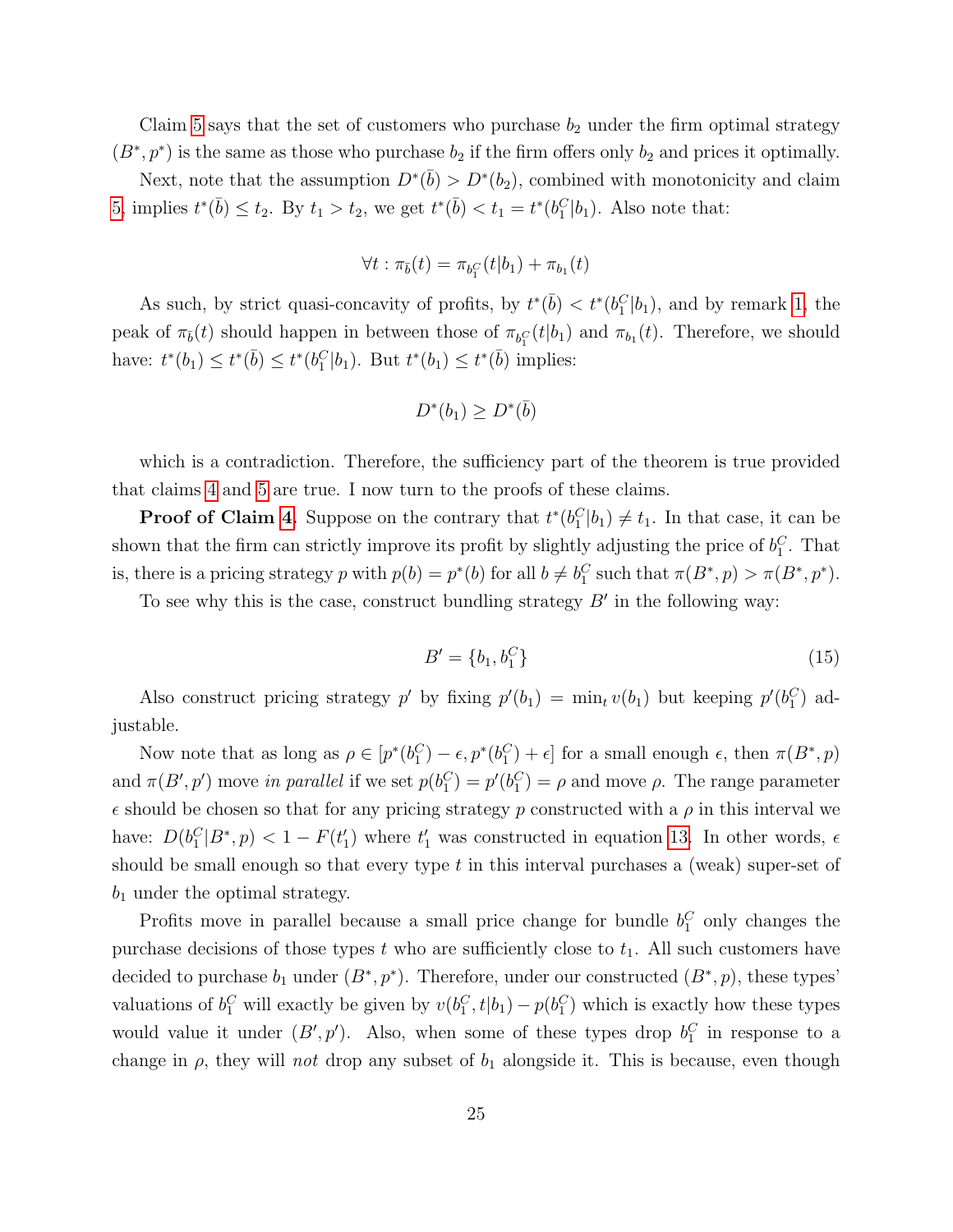complementarities exist, these types  $t$  are all larger enough than  $t_1$  so that by monotonicity they value all components of  $b_1$  in  $B^*$  above the collective price charged by  $p^*$  for  $b_1$ . To sum up, a small enough change in  $\rho$  as part of pricing strategies p and p' will lead to the exact same reaction by customers and, hence, the exact same change in profits. Therefore, the optimal value of  $\rho$  in this interval is the same under  $(B^*, p)$  as it is under  $B', p'$  (by strict quasi-concavity, we know that this optimal  $\rho$  is unique in both cases). This common optimal value for  $\rho$  leads to the exact same demand for  $b_1^C$  under  $(B^*, p)$  as it does under  $(B', p')$ . The optimal demand under  $(B^*, p)$  is achieved by choosing  $\rho$  to equate p with  $p^*$ , which by construction leads to all t with  $t \geq t_1$  buying. The optimal  $\rho$  under  $(B', p')$ , by definition, should lead to all  $t \geq t^*(b_1^C|b_1)$  buying. Therefore, if  $t_1 \neq t^*(b_1^C|b_1)$ , then one can modify  $(B^*, p^*)$  by slightly changing  $p^*(b_1^C)$  and improve the profit, a contradiction. Q.E.D.

**Proof of Claim [5.](#page-25-3)** The proof of this claim is fairly similar to that of the previous claim. We start by assuming, on the contrary, that  $t^*(b_2) \neq t_2$  and reach a contradiction. Construct  $(B', p')$  by assuming  $B' = \{b_2\}$ , which makes p' just one number (for the price of  $b_2$ ). Similar to the previous claim, one can show that for prices  $\rho$  for  $b_2$  sufficiently close to  $p^*(b_2)$  the two profit functions  $\pi(B^*, p)$  and  $\pi(B', p')$  move in parallel as we move  $\rho$ . Again, similarly to the previous claim, this implies that  $(B^*, p^*)$  can be improved upon if  $t_2 \neq t^*(b_2)$ . Q.E.D.

The completion of the proofs for claims [4](#page-25-2) and [5](#page-25-3) finishes the proof of the sufficiency side of the theorem, and hence the theorem itself. Q.E.D.

### B Proofs of Other Results

**Proof of Proposition [1.](#page-9-0)** I prove the statement outside of parentheses: If  $\frac{v(b,t)}{v(b,t)}$  is decreasing in  $v(\bar{b}, t)$  for bundle b, then  $D^*(b) \leq D^*(\bar{b})$ . The version inside parentheses can be proven in a similar way.

Assume on the contrary that  $\frac{v(b,t)}{v(b,t)}$  is increasing but  $D^*(b) > D^*(\bar{b})$ . Denote by  $\pi^*(\bar{b})$  the amount of profit the firm obtains by selling only  $b$  and optimally pricing it, which yields the demand level  $D^*(\bar{b})$ . Given that production costs are assumed zero, we have:

<span id="page-27-0"></span>
$$
\pi^*(\bar{b}) = v(\bar{b}, t^*(\bar{b})) \times D^*(\bar{b})
$$
\n
$$
(16)
$$

Using a similar notation for  $b$ , we get:

<span id="page-27-1"></span>
$$
\pi^*(b) = v(b, t^*(b)) \times D^*(b) \tag{17}
$$